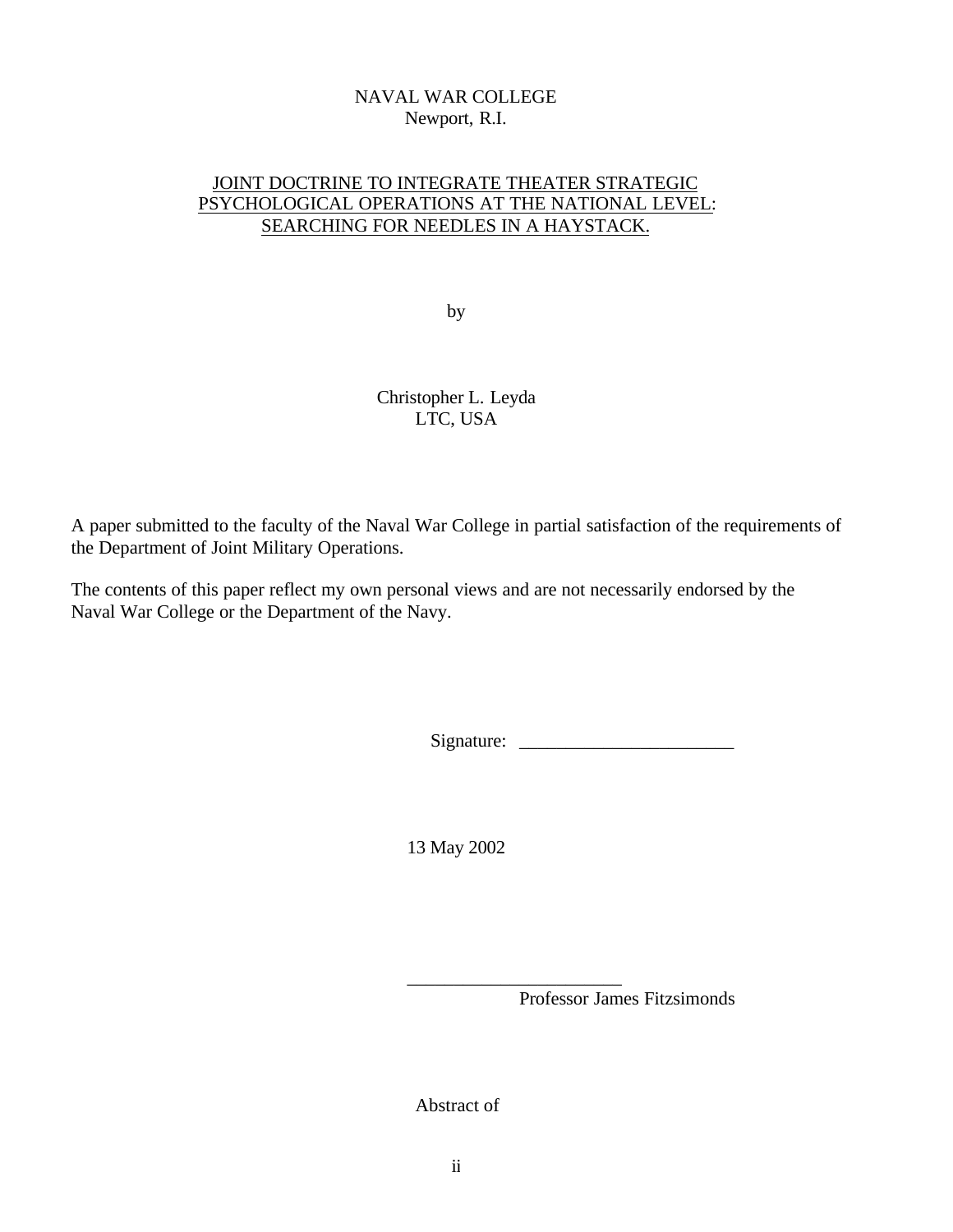#### **REPORT DOCUMENTATION PAGE**

| 1. Report Security Classification: UNCLASSIFIED                                                                                                                                                                                                                                                                                                                                                                                                                                                                                                                                                                                                                                                                                                                                                                                                                                                                                                                                                                                                                                                                                                                    |              |                                                                                    |                   |
|--------------------------------------------------------------------------------------------------------------------------------------------------------------------------------------------------------------------------------------------------------------------------------------------------------------------------------------------------------------------------------------------------------------------------------------------------------------------------------------------------------------------------------------------------------------------------------------------------------------------------------------------------------------------------------------------------------------------------------------------------------------------------------------------------------------------------------------------------------------------------------------------------------------------------------------------------------------------------------------------------------------------------------------------------------------------------------------------------------------------------------------------------------------------|--------------|------------------------------------------------------------------------------------|-------------------|
| 2. Security Classification Authority:                                                                                                                                                                                                                                                                                                                                                                                                                                                                                                                                                                                                                                                                                                                                                                                                                                                                                                                                                                                                                                                                                                                              |              |                                                                                    |                   |
| 3. Declassification/Downgrading Schedule:                                                                                                                                                                                                                                                                                                                                                                                                                                                                                                                                                                                                                                                                                                                                                                                                                                                                                                                                                                                                                                                                                                                          |              |                                                                                    |                   |
| 4. Distribution/Availability of Report: DISTRIBUTION STATEMENT A: APPROVED FOR<br>PUBLIC RELEASE; DISTRIBUTION IS UNLIMITED.                                                                                                                                                                                                                                                                                                                                                                                                                                                                                                                                                                                                                                                                                                                                                                                                                                                                                                                                                                                                                                       |              |                                                                                    |                   |
| 5. Name of Performing Organization:<br>JOINT MILITARY OPERATIONS DEPARTMENT                                                                                                                                                                                                                                                                                                                                                                                                                                                                                                                                                                                                                                                                                                                                                                                                                                                                                                                                                                                                                                                                                        |              |                                                                                    |                   |
| 6. Office Symbol:<br>C                                                                                                                                                                                                                                                                                                                                                                                                                                                                                                                                                                                                                                                                                                                                                                                                                                                                                                                                                                                                                                                                                                                                             |              | 7. Address: NAVAL WAR COLLEGE<br><b>686 CUSHING ROAD</b><br>NEWPORT, RI 02841-1207 |                   |
| 8. Title (Include Security Classification):<br>(Unclassified) Joint Doctrine to Integrate Theater Strategic Psychological Operations at the National Level: Searching for Needles<br>in a Haystack                                                                                                                                                                                                                                                                                                                                                                                                                                                                                                                                                                                                                                                                                                                                                                                                                                                                                                                                                                 |              |                                                                                    |                   |
| 9. Personal Authors:<br>Christopher L. Leyda                                                                                                                                                                                                                                                                                                                                                                                                                                                                                                                                                                                                                                                                                                                                                                                                                                                                                                                                                                                                                                                                                                                       |              |                                                                                    |                   |
| 10. Type of Report: FINAL                                                                                                                                                                                                                                                                                                                                                                                                                                                                                                                                                                                                                                                                                                                                                                                                                                                                                                                                                                                                                                                                                                                                          |              | 11. Date of Report: 13 May 2002                                                    |                   |
| 12A Paper Advisor (if any): Professor James Fitzsimonds<br>12. Page Count: 26                                                                                                                                                                                                                                                                                                                                                                                                                                                                                                                                                                                                                                                                                                                                                                                                                                                                                                                                                                                                                                                                                      |              |                                                                                    |                   |
| 13. Supplementary Notation: A paper submitted to the Faculty of the NWC in partial<br>satisfaction of the requirements of the JMO Department. The contents of this paper<br>reflect my own personal views and are not necessarily endorsed by the NWC or the<br>Department of the Navy.                                                                                                                                                                                                                                                                                                                                                                                                                                                                                                                                                                                                                                                                                                                                                                                                                                                                            |              |                                                                                    |                   |
| 14. Ten key words that relate to your paper:<br>interagency, psychological operations, information operations, joint doctrine, ASD(SO/LIC), Desert Storm, Allied Force, JP 3-08,<br>JP 3-53, JP 3-13                                                                                                                                                                                                                                                                                                                                                                                                                                                                                                                                                                                                                                                                                                                                                                                                                                                                                                                                                               |              |                                                                                    |                   |
| 15.Abstract:<br>Current joint doctrine clearly defines how a combatant commander can develop plans, organize forces, and conduct<br>psychological operations within operational and tactical realms. However, joint doctrine stops short of providing solid<br>mechanisms and procedures to integrate theater strategic psychological operations at the national level and with other<br>governmental agencies responsible for information activities.<br>A revision of joint publications: Interagency Coordination During Joint Operations (JP 3-08); Joint Information Operations (JP<br>(JP 3-53) must occur to clearly define a coordination mechanism to integrate theater<br>3-13); and Psychological Operations<br>strategic psychological operations initiatives at the national level. More important, the revision of these joint publications will<br>provide a common, complementary, and consistent body of guidance and procedures that designate a central agency to affect<br>interagency coordination between theater and national levels as well as ensure combatant and joint task force commanders receive<br>responsive interagency support. |              |                                                                                    |                   |
| 16.Distribution /<br><b>Availability of</b>                                                                                                                                                                                                                                                                                                                                                                                                                                                                                                                                                                                                                                                                                                                                                                                                                                                                                                                                                                                                                                                                                                                        | Unclassified | Same As Rpt                                                                        | <b>DTIC Users</b> |
| Abstract:                                                                                                                                                                                                                                                                                                                                                                                                                                                                                                                                                                                                                                                                                                                                                                                                                                                                                                                                                                                                                                                                                                                                                          | X            |                                                                                    |                   |
| 17. Abstract Security Classification: UNCLASSIFIED                                                                                                                                                                                                                                                                                                                                                                                                                                                                                                                                                                                                                                                                                                                                                                                                                                                                                                                                                                                                                                                                                                                 |              |                                                                                    |                   |
| 18. Name of Responsible Individual: CHAIRMAN, JOINT MILITARY OPERATIONS DEPARTMENT                                                                                                                                                                                                                                                                                                                                                                                                                                                                                                                                                                                                                                                                                                                                                                                                                                                                                                                                                                                                                                                                                 |              |                                                                                    |                   |
| 19. Telephone: 841-3556                                                                                                                                                                                                                                                                                                                                                                                                                                                                                                                                                                                                                                                                                                                                                                                                                                                                                                                                                                                                                                                                                                                                            |              | 20. Office Symbol:<br>$\bf C$                                                      |                   |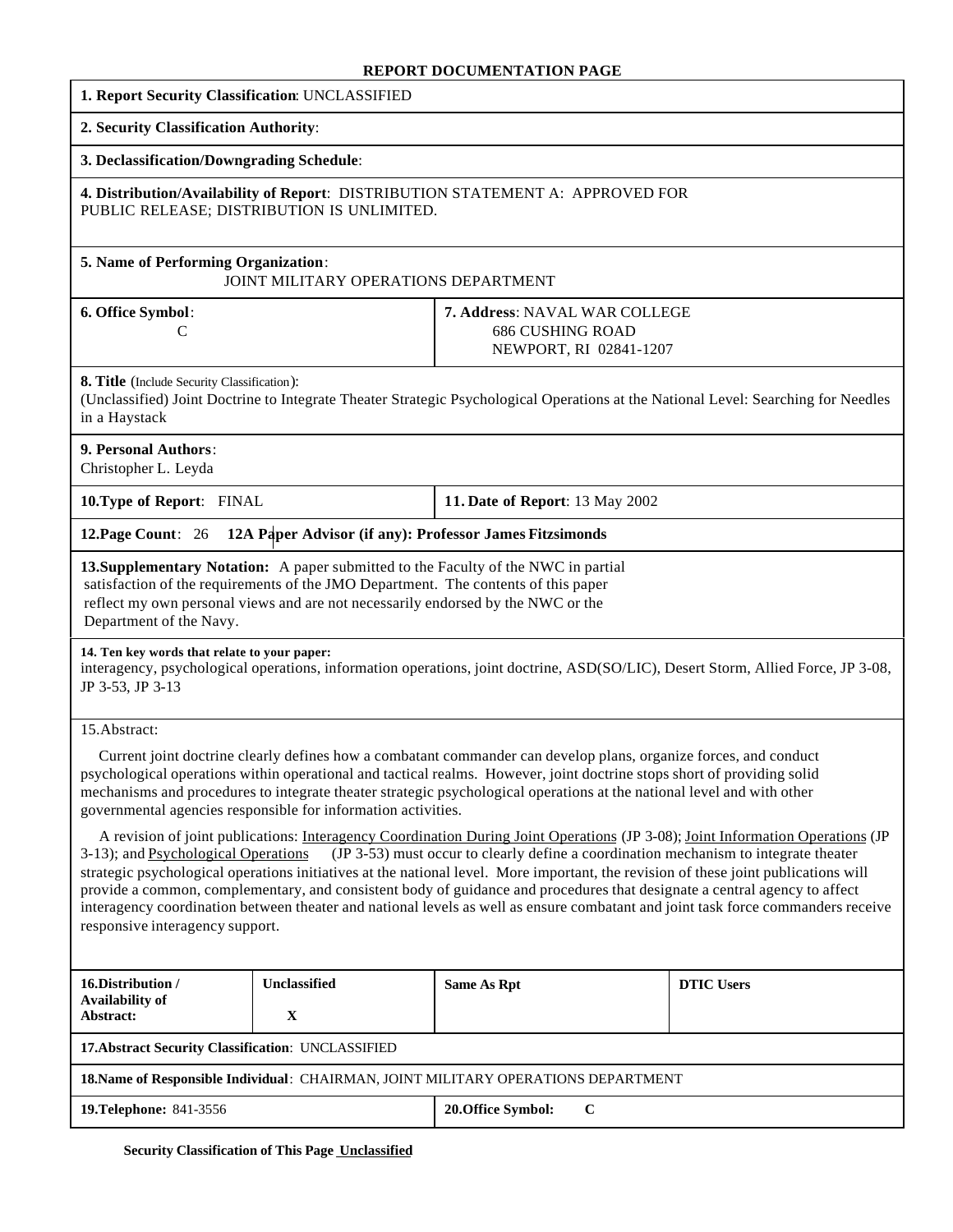## JOINT DOCTRINE TO INTEGRATE THEATER STRATEGIC PSYCHOLOGICAL OPERATIONS AT THE NATIONAL LEVEL: SEARCHING FOR NEEDLES IN A HAYSTACK.

Current joint doctrine clearly defines how a combatant commander can develop plans, organize forces, and conduct psychological operations within operational and tactical realms. However, joint doctrine stops short of providing solid mechanisms and procedures to integrate theater strategic psychological operations at the national level and with other governmental agencies responsible for information activities.

A revision of joint publications: Interagency Coordination During Joint Operations (JP 3-08); Joint Information Operations (JP 3-13); and Psychological Operations (JP 3-53) must occur to clearly define a coordination mechanism to integrate theater strategic psychological operations initiatives at the national level. More important, the revision of these joint publications will provide a common, complementary, and consistent body of guidance and procedures that designate a central agency to affect interagency coordination between theater and national levels as well as ensure combatant and joint task force commanders receive responsive interagency support.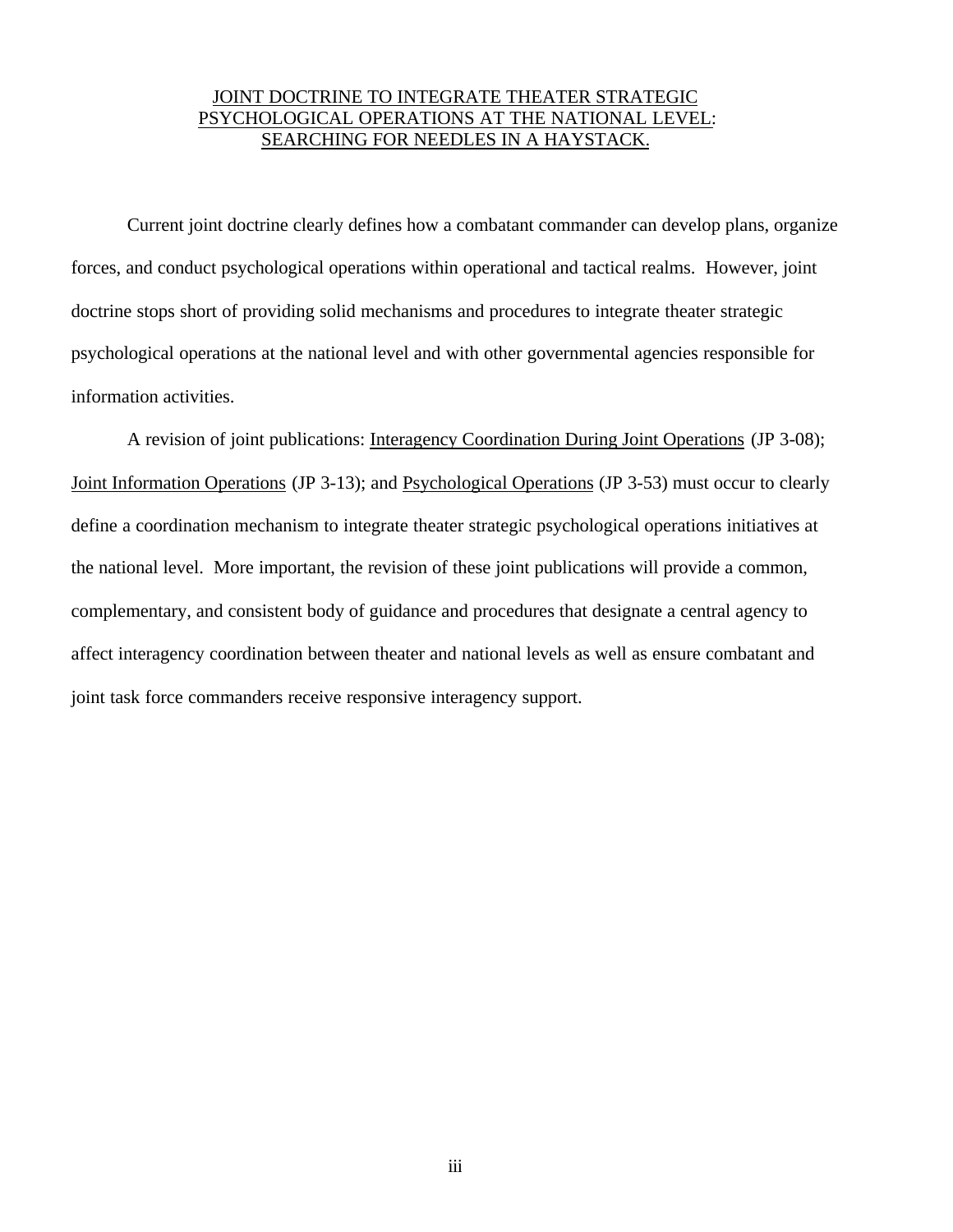# **Table of Contents**

| Information Operations and Psychological Operations     |
|---------------------------------------------------------|
|                                                         |
| <b>Current Procedures to Request and Integrate</b>      |
| Historical Case Studies: Operations DESERT SHIELD/STORM |
|                                                         |
|                                                         |
|                                                         |
|                                                         |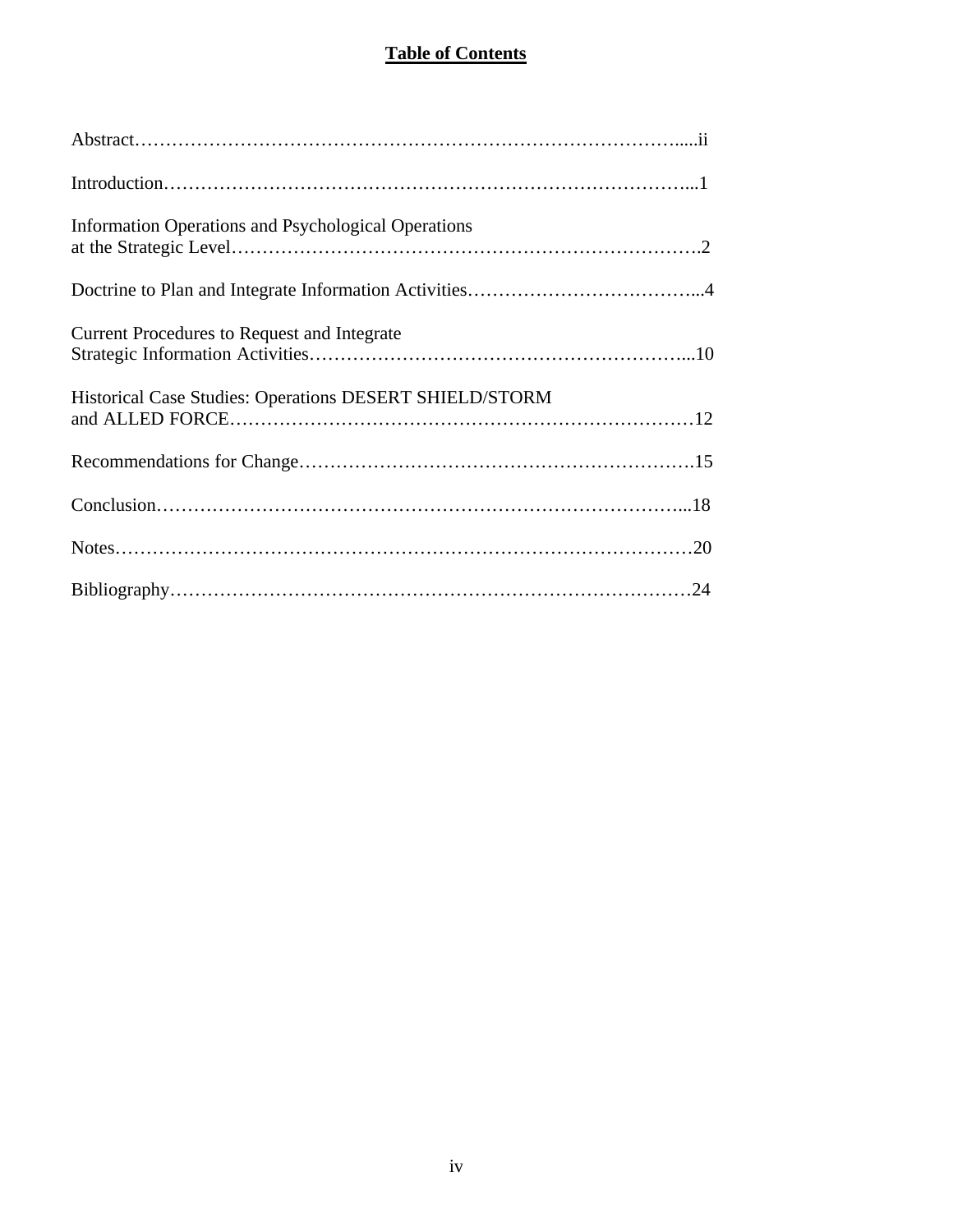#### **Introduction**

To support the achievement of theater strategic objectives and fully realize the ability to shape the psychological and information environment, combatant commanders must have a formalized doctrine, responsive coordination mechanisms, and a dedicated organization to integrate theater and interagency information activities at the national level. Current joint doctrine clearly defines how a combatant commander can develop plans, organize forces, and conduct psychological operations within operational and tactical realms. However, joint doctrine stops short of providing solid mechanisms and procedures to integrate theater psychological operations at the national level and with other governmental agencies responsible for information activities.

Information operations, specifically psychological operations (PSYOP), are fully recognized and embraced by geographic Commander-in-Chiefs (CINCs) as key tools to shape and control the information battlespace. Using allocated PSYOP forces, the CINCs and their joint task force (JTF) commanders have been generally successful employing psychological operations at the operational and tactical levels, but integrating the theater plan with national level information activities and the ability to harness interagency information capabilities have historically proven difficult. This difficulty reduces the responsiveness and scope of theater strategic PSYOP initiatives and can ultimately degrade the effectiveness of operational and tactical information activities.

This paper defines information operations and strategic psychological operations, examines current doctrine to integrate and conduct theater strategic psychological operations, and provides case study examples of deficiencies in executing and integrating information activities. To improve integration of theater and national level information activities, this paper recommends refining joint doctrine to clearly designate coordination mechanisms and responsible organizations to ensure timely and responsive interagency support for theater strategic psychological operations. In the scope of this paper, I narrow the focus of information operations to what is commonly called influence operations or PSYOP. The terms psychological operations, influence operations, and information activities are used interchangeably throughout this paper. In addition, interagency and U.S. Government (USG) agencies are used synonymously.

#### **Information Operations and Strategic Psychological Operations**

1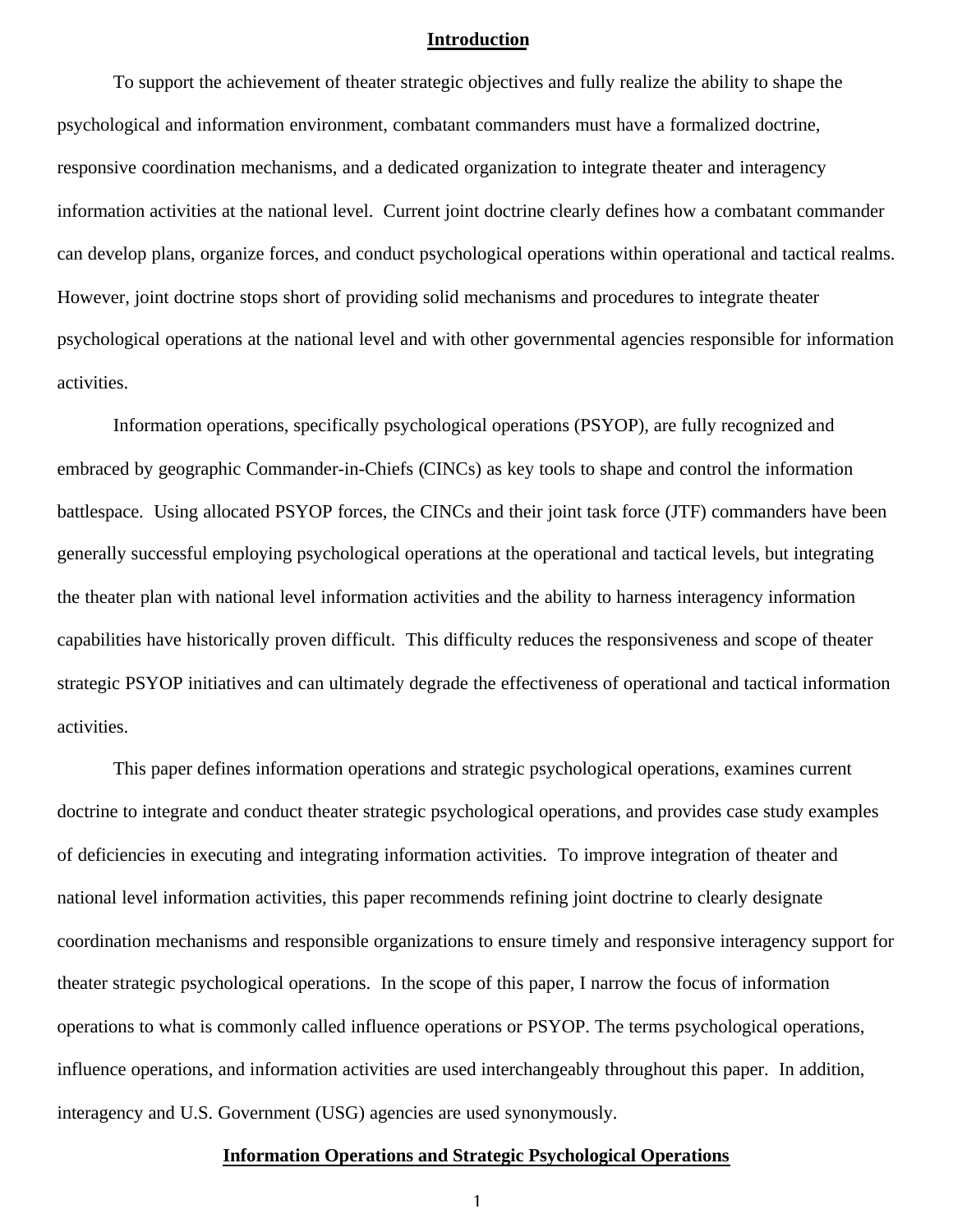Doctrine for joint information operations (IO), contained in Joint Publication (JP) 3-13, describes information operations as actions taken to affect adversary information and information systems while defending one's own. These actions apply across all phases of an operation, the range of military operations, and at every level of war.<sup>1</sup>

Joint doctrine divides information operations into six distinct functional capabilities and two IO related activities (Figure 1.). JP 3-13 further delineates information operations into offensive and defensive information operations. Offensive operations include operations security (OPSEC), military deception, psychological operations, electronic warfare (EW), physical attack/destruction, and special information operations (SIO), and may include computer network attack (CNA). Defensive operations include information assurance, physical security, operations security, counter-deception, counter-psychological operations, counterintelligence, electronic warfare, and special information operations.

As opposed to other information operations capabilities designed to protect information or destroy/disrupt information systems, psychological operations provide



Figure  $1<sup>ii</sup>$ 

combatant commanders the capability to communicate with and influence the full range of target audiences from government leaders to the "man on the street". Psychological operations, as a key element of information operations, become an integral and viable means to influence friendly and belligerent states, competitors, and other actors in and out of the international state system.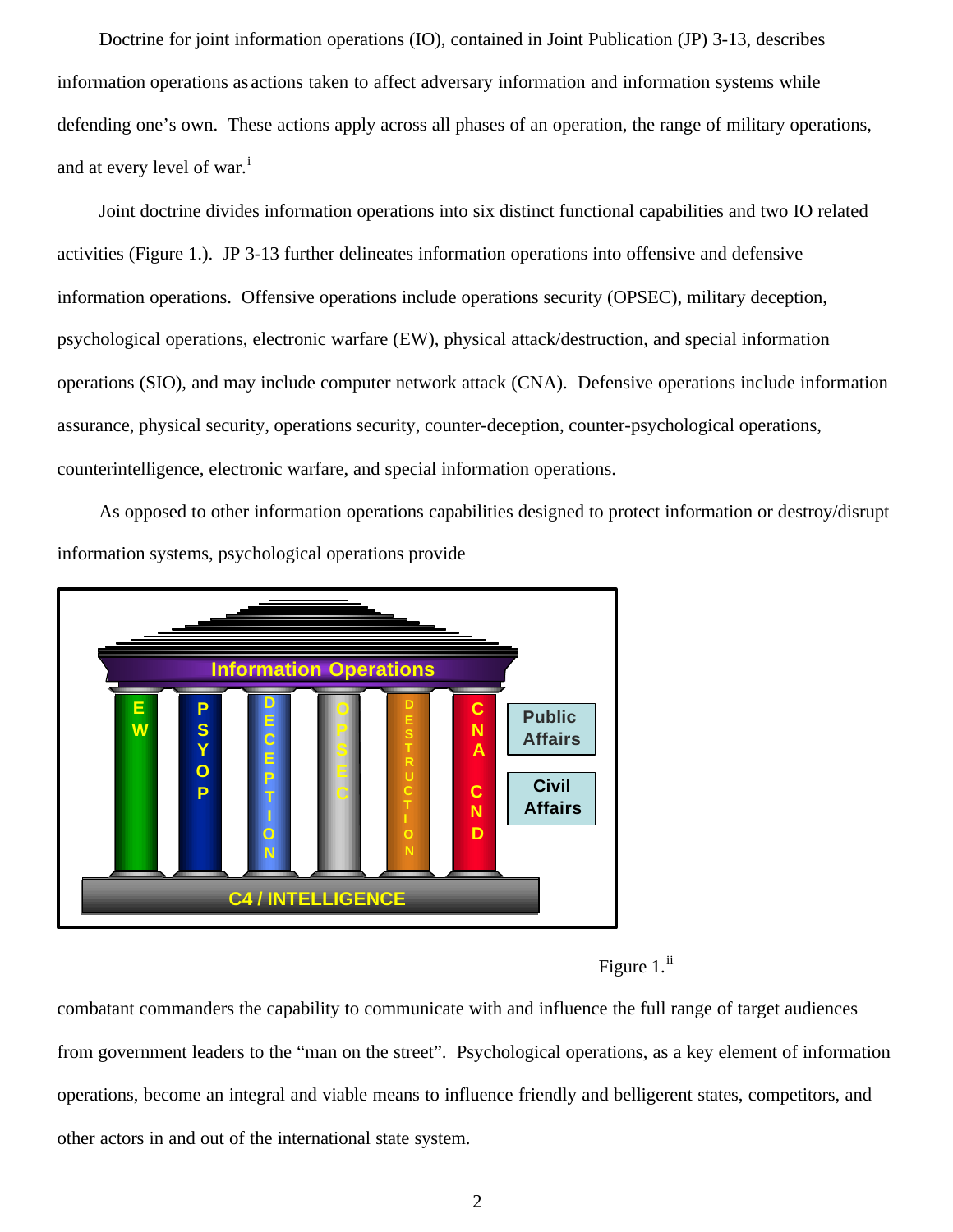Doctrine for joint operations, contained in JP 3-0, defines psychological operations as:

Planned operations to convey selected information and indicators to foreign audiences to influence their emotions, motives, objective reasoning, and ultimately the behavior of foreign governments, organizations, groups, and individuals. The purpose of psychological operations is to induce or reinforce attitudes and behavior favorable to the originator's objective.<sup>iii</sup>

To maximize its effectiveness, the theater commander conducts psychological operations at strategic, operational, and tactical levels. PSYOP are a vital part of the broad range of U.S. political, military, economic, and informational activities.<sup>iv</sup>

At the strategic level, doctrine for joint psychological operations, contained in JP 3-53, defines strategic PSYOP as:

International information activities conducted by U.S. Government agencies to influence foreign attitudes, perceptions, and behavior in favor of U.S. goals and objectives. These programs are conducted predominantly outside the military arena but can utilize Department of Defense assets and supported by military PSYOP. Military PSYOP with potential strategic impact must be coordinated with national efforts.<sup>v</sup>

The non-lethal quality and versatility to reach state and non-state audiences make psychological operations a

relatively low risk, effective means to either explain or achieve theater and national objectives.

Joint doctrine and its concept of centralized planning and decentralized operations afford the geographic CINCs considerable latitude to plan strategic information activities to enhance theater engagement and support the full range of military operations. However, it is in harnessing interagency support and integrating theater information activities with national policy where current doctrine falls short. A review of interagency coordination, information operations, and PSYOP joint doctrine reveals inadequacies in procedures that integrate theater strategic PSYOP activities at the national level.

## **Doctrine to Plan and Integrate Information Activities**

Three joint publications: JP 3-08, Interagency Coordination During Joint Operations VOL I/II; JP 3-13, Information Operations; and JP 3-53, Psychological Operations provide the basis for planning and integrating theater strategic information activities. These publications provide CINC and JTF staffs with generic guidance to plan strategic level psychological operations, integrate IO functional capabilities at theater level, and offer a rudimentary understanding of interagency operations.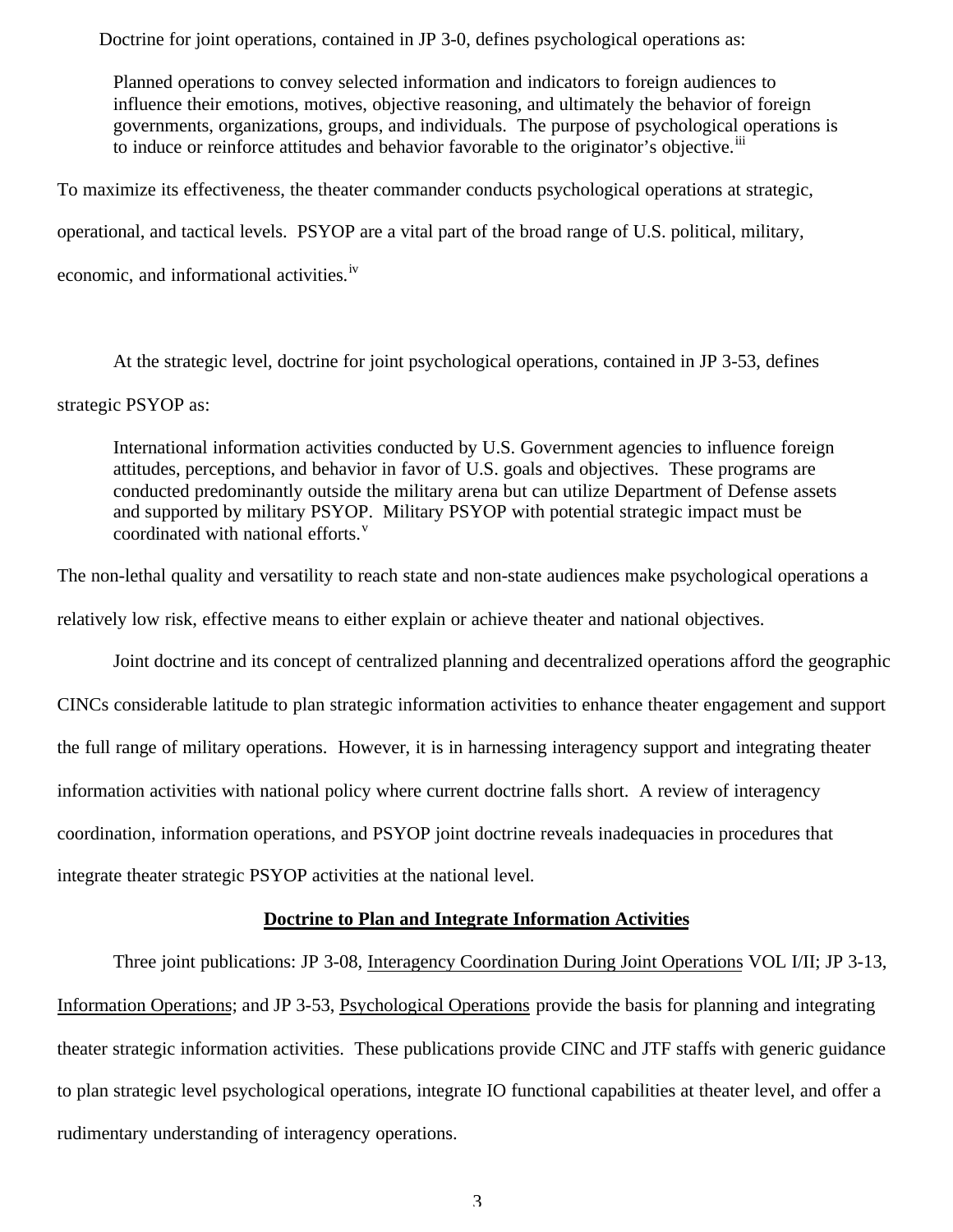JP 3-08 would seem to be a logical start point for the theater IO or PSYOP planner to learn how the interagency coordination and integration process works. Although this joint publication goes to great lengths to explain why interagency coordination is important, it falls dramatically short in defining actual procedures. JP 3-08 does not identify how information activities or military psychological operations are integrated at the national level nor does it describe what type interagency information capabilities are available or how to request interagency support. The best advice given to theater planners is that depending on the circumstances, many activities require interagency coordination, which the Joint Staff routinely accomplishes with the Office of the Secretary of Defense, Department of State (DOS), Central Intelligence Agency (CIA), National Security Council (NSC) Staff, Department of Justice, U.S. Agency for International Development, and other agencies.<sup>vi</sup>

JP 3-08 does provide some guidance for interagency coordination during foreign operations. It identifies the geographic combatant commander as the focal point for planning and implementing theater and regional military strategies that require interagency coordination. <sup>vii</sup> The publication then explains how a combatant commander can coordinate military actions with the country team.

JP 3-08 states that the JTF public affairs officer should coordinate with PSYOP and other agencies to develop and package themes, mission, and endstate. It then vaguely states, "Various agencies involved in campaign planning do not necessarily send the same messages and must not contradict each other. Agencies and organizations must determine and coordinate the best methods to communicate these messages."<sup>viii</sup> Clear and defined doctrine should provide an explanation of how this coordination is effected. Lacking direction and a defined coordination mechanism, theater and interagency organizations could develop information activities that at best do not complement each other and in the worst case, send conflicting messages to the same target audience.

A final section on media operations is offered in Chapter III. This chapter suggests that the joint force commander (JFC) establish a civil information program to coordinate activity among, PSYOP, civil affairs, United States Information Service (USIS)<sup>ix</sup> officer, host country, and other appropriate agencies.<sup>x</sup> Although this concept mentions coordination with the PSYOP element, this program is designed primarily for operational and tactical applications "in country" and leaves the impression that the JTF should establish this mechanism after deployment.

4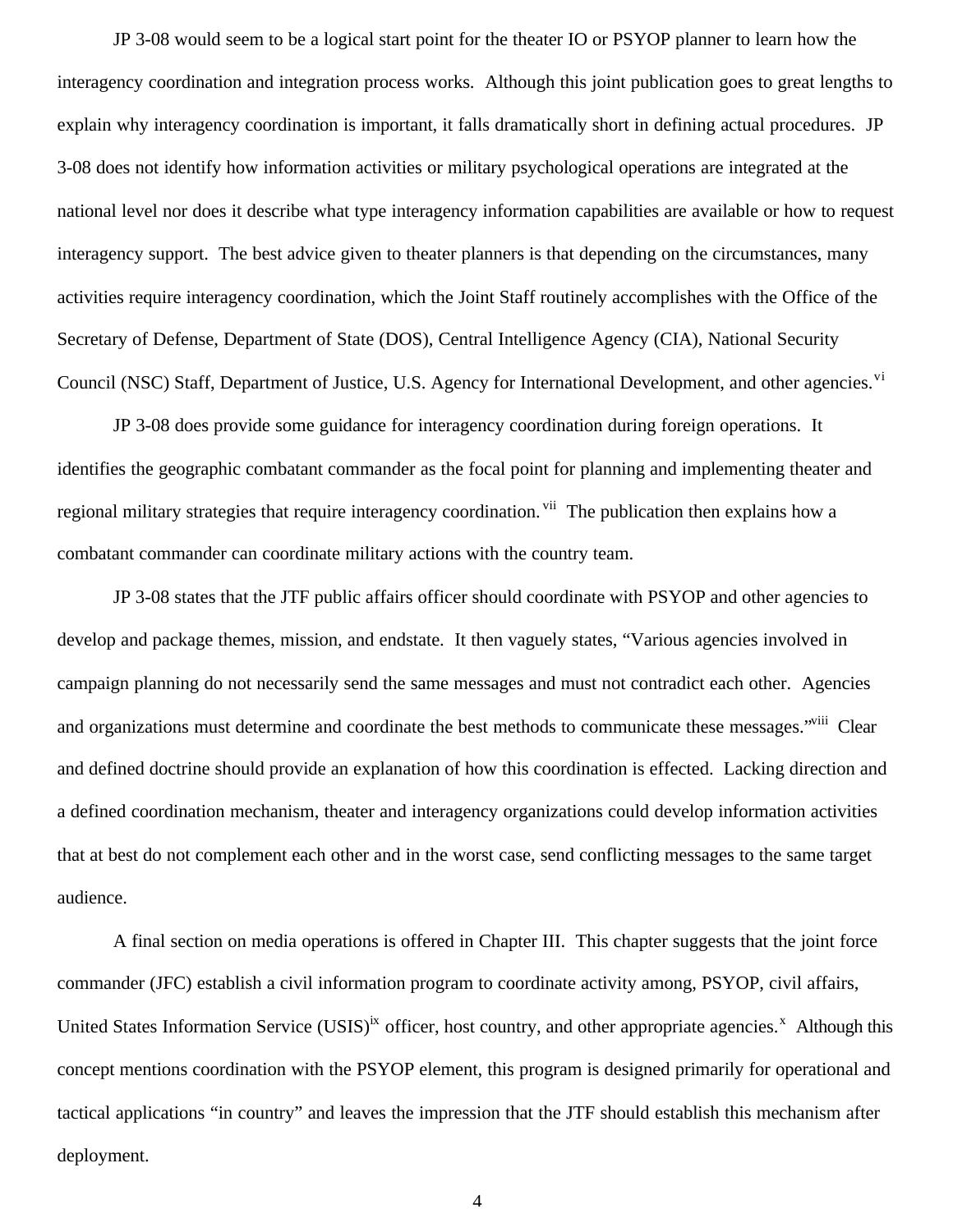Armed with this information, the theater planner would next look at JP 3-13, Information Operations, for guidance to access interagency support or to integrate theater strategic information activities with national level information programs. JP 3-13 stresses that to ensure success and produce synergy of action, the theater or JTF must integrate IO capabilities and that during the conduct of an operation, information activities may be planned or executed by non-Department of Defense (DOD) forces, agencies, or organizations. In addition, it states that these activities must be thoroughly integrated, coordinated, and deconflicted with all other aspects and elements of the supported campaign or operation.<sup>xi</sup>

In terms of IO planning fundamentals, JP 3-13 states that synchronization and integration of IO requires clear national strategic guidance. Several paragraphs later, JP 3-13 thoroughly describes how a theater or JTF should organize its IO Cell to plan and support operations. It delineates responsibilities for IO integration within CINC and JFC staffs.

Explaining the organization of an IO Cell, doctrine calls for the inclusion of representatives from all IO functional capabilities and additional related activities (Figure 2.). In this section, however, it does not mention the requirement or consideration for interagency coordination or integration. Within the IO Cell, JP 3-13 places the responsibility to integrate, coordinate, deconflict, and synchronize the use of PSYOP in the JFC's area of responsibility, to include multinational information activities, with the PSYOP representative.<sup>xii</sup> This section also stops short of including interagency considerations.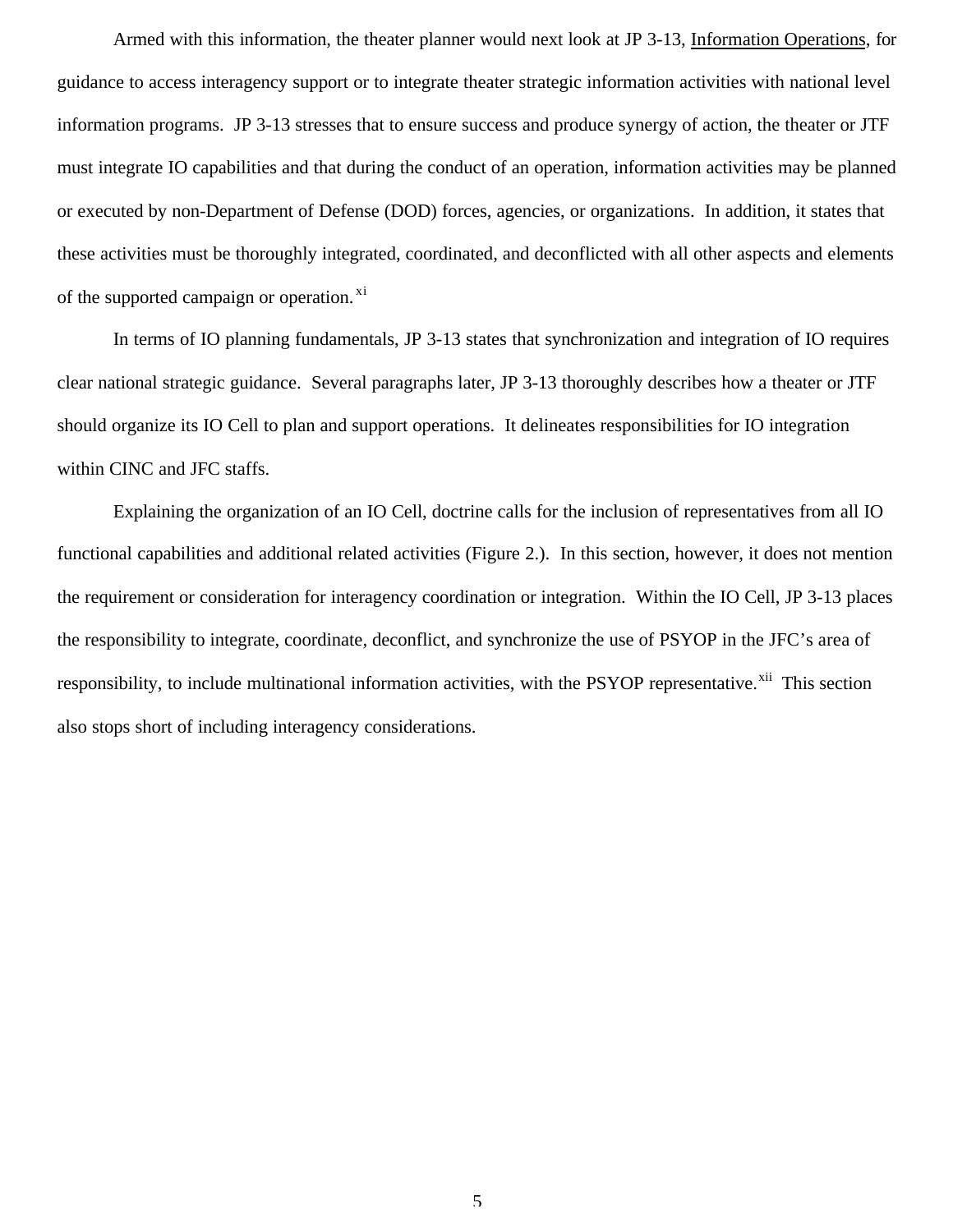



JP 3-13 recommends that as necessary to accomplish the mission, the JFC should tailor the composition of the IO Cell to include other representatives and liaison officers.<sup>xiv</sup> In providing examples of additional members, JP 3-13 only suggests DOD organizations. To ensure responsive interagency integration, this publication should recommend inclusion of other USG agencies responsible for information activities such as the DOS.

Although stating the need for IO planners to identify Service, joint, and interagency IO capabilities available to the JFC for planning purposes to achieve effective "capability-to-target" match, JP 3-13 does not provide guidance as to who is responsible for requesting or integrating these capabilities.<sup>xv</sup> The closest JP 3-13 comes to defining integration responsibility is explaining that, "The CJCS validates joint IO as appropriate."<sup>xvi</sup> In a later section, this publication loosely links this responsibility at the theater level by stating that, "The combatant commander submits appropriate mission need statements to the CJCS for validation.<sup>"xvii</sup> To avoid confusion, this section must delineate an agency for coordination beyond validation and explain in clear terms how integration is conducted among theater, JCS, and other interagency organizations.

The third joint publication to assist the IO and PSYOP planner to integrate theater strategic PSYOP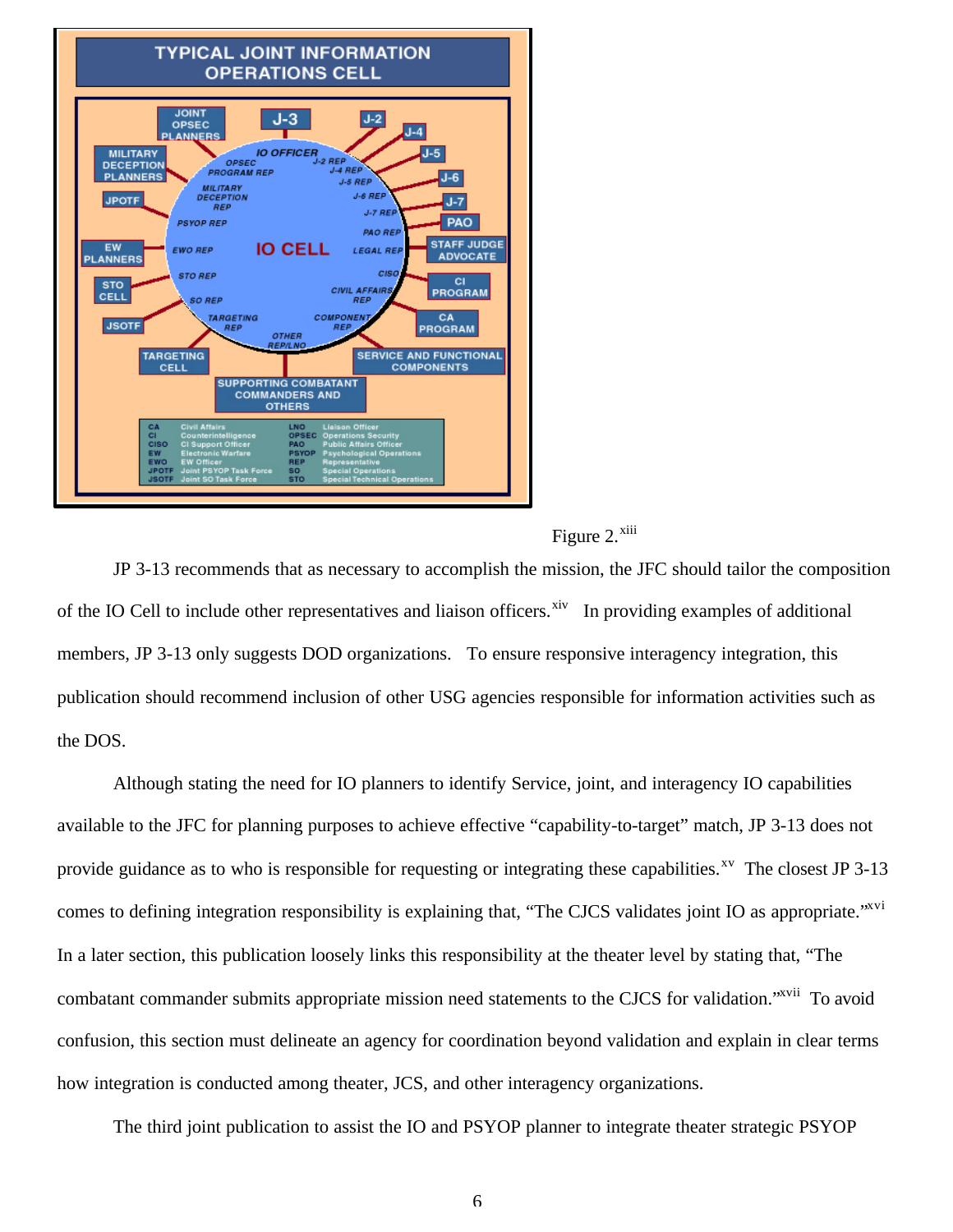activities is JP 3-53, Psychological Operations. JP 3-53 provides the best guidance to identify responsibilities for interagency integration and theater strategic PSYOP program approval. However, it does not provide the clarity needed for the theater planner to seamlessly forward plans or requests to affect timely national level integration or receive responsive interagency support.

As opposed to other joint publications, JP 3-53 defines the Department of Defense to include the Secretary of Defense (SECDEF), Under Secretary of Defense for Policy (USDP) or his designee, the DOD General Counsel, and CJCS as responsible for establishing national objectives, developing policies, and approving strategic plans for PSYOP.<sup>xviii</sup> At DOD level, the USDP and his designee, the Assistant Secretary of Defense (Special Operations/Low Intensity Conflict) (ASD [SO/LIC]), act as the principal adviser to the SECDEF on PSYOP matters and coordinates PSYOP policies, plans, and programs with the National Security Council and other USG agencies.<sup>xix</sup>

The CJCS responsibility is framed as preparing strategic plans and issuing policy for the use of military PSYOP in peacetime or conflict and supporting the overall conduct of war. JP 3-53 states that CJCS will review theater PSYOP plans for feasibility during times of conflict/war and coordinate or direct preparation of combined PSYOP plans. <sup>xx</sup>

Geographic combatant commanders and subordinate JFCs are responsible for designating staff responsibilities, ensuring that plans and programs are coordinated and sufficiently represented, and monitoring and reviewing PSYOP.<sup>xxi</sup> This includes advance contingency planning for the use of non-DOD informational and related capabilities in DOD PSYOP. Although JP 3-53 does not state how the combatant commander or JFC requests this non-DOD/interagency support, it does mention that as appropriate, the theater can ask for liaison officers from other USG agencies.<sup>xxii</sup>

In a subsequent section that covers Overt Peacetime PSYOP Plans  $OP<sup>3</sup>$ ), JP 3-53 goes into considerable length explaining that PSYOP planners should request initial policy coordination to ASD(SO/LIC) through the CJCS to facilitate coordination with USG agencies.<sup>xxiii</sup> It also suggests that planners should have a command arrangement agreement or memorandums of agreement/letters of understanding with DOD and non-DOD agencies to effectively implement and accomplish operational missions.

JP 3-53 explains that during peacetime, the Department of State provides overall direction, coordination,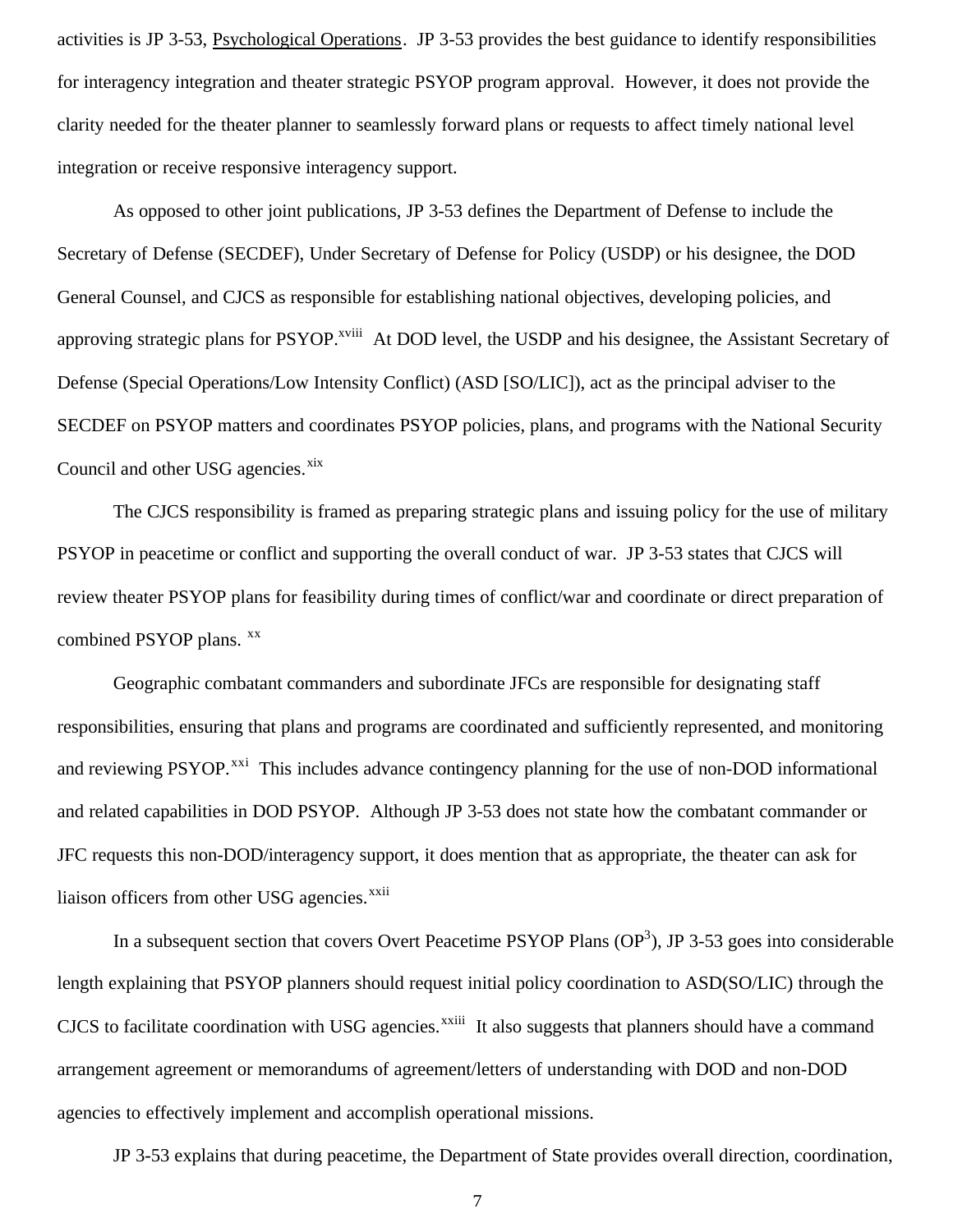and supervision of interdepartmental activities overseas.<sup>xxiv</sup> In the same section, this publication identifies the CIA, United States Information Agency, Board of International Broadcasting, Department of Treasury, and Justice Department as agencies that must review PSYOP plans to ensure consistency of effort.

JP 3-53, provides the most in-depth explanation of interagency coordination; however, this coordination is specifically tailored for peacetime PSYOP activities. Although the authors may have intended that this section apply also to contingency operations and war, it does not state such–leading to uncertainty at theater and higher levels. This omission leaves considerable room for confusion in deciding how to forward requests that do not fit neatly into peacetime engagement or a SECDEF approved OPLAN. I personally experienced this specific problem when attempting to coordinate military and interagency information activities in support of JTF Southwest Asia operations targeting Iraq. $^{xxv}$ 

JP 3-53 appears to include the elements required to determine responsibilities for coordination and integration of strategic PSYOP programs with interagency activities. However, the publication does not provide a section that brings all elements together in a coherent fashion–a planner would need to spend considerable effort putting the coordination and responsible agency pieces together. Even then, it would take a very experienced PSYOP planner to "read between the lines" or "fill in the missing parts". Most theaters do not have senior PSYOP planners, in the grade of O5/O6 with prior joint, JCS, or interagency coordination experience.

## **Current Procedures to Request and Integrate Strategic Level Information Activities**

Current procedures to request and integrate theater strategic PSYOP initiatives are in place but are not defined in joint doctrine. Discussions with a representative at ASD(SO/LIC) confirm the following procedures for theater PSYOP plan approval, integration, and interagency support requests.<sup>xxvi</sup>

Plans or requests for support are forwarded by the theater CINC to CJCS, J3 Deputy Director for IO (J3 DDIO). The plan or request is reviewed and staffed at JCS for validation and feasibility. Once approved by CJCS, the staff action is forwarded to ASD(SO/LIC) for USDP approval. ASD(SO/LIC) then staffs the action with appropriate interagency organizations. Upon interagency consensus at the action officer level, the plan or request is forwarded to USDP for approval. The action is then approved by the USDP or, if required, forwarded to the SECDEF for approval. When the program or request has gained SECDEF or USDP approval, the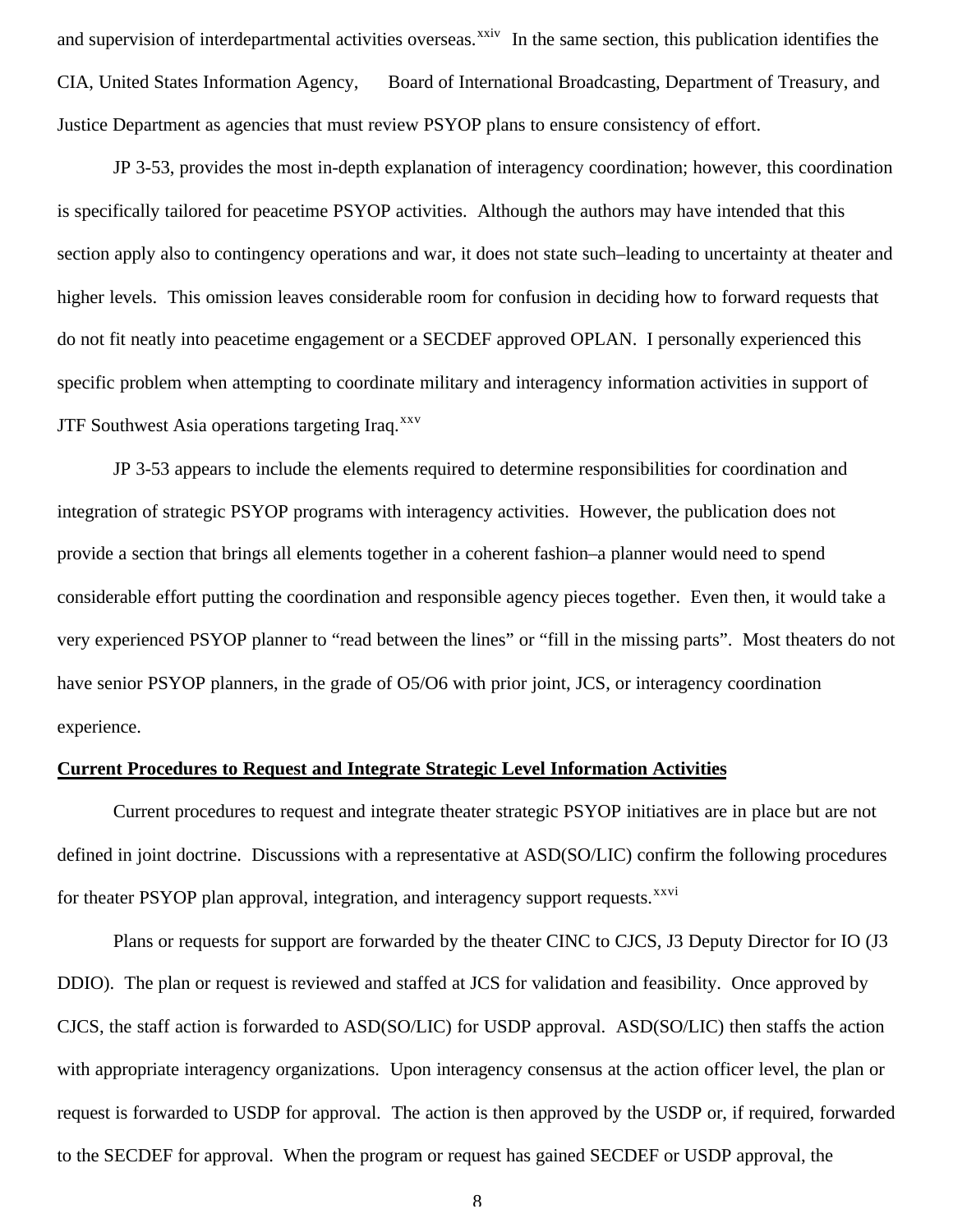validated action is formally staffed to an interagency working group for coordination and execution by the appropriate interagency organization capable of providing support or complementary activity.

Although seemingly simple, the number of agencies required to fully integrate and coordinate a theater plan or request can slow the procedure. The number of agencies required to fully coordinate an action coupled with the small number of personnel at ASD(SO/LIC) available to service the theater request adds to the challenge of providing responsive support to the combatant commander or JFC.

Prior to September 11, 2001, it took approximately 45 days to staff, validate, receive support from, or integrate theater programs with interagency organizations.<sup>xxvii</sup> Although this timeline might support deliberate planning, the dynamic nature of information activities in a contingency setting could render the interagency support ineffective or out of date.

After September 11, 2001, the Office of Strategic Influence (OSI) was established as an organization under ASD(SO/LIC). One of its primary objectives was to enhance DOD relationships with interagency organizations responsible for information activities and streamline the interagency coordination process. Providing a formalized organization, headed by a flag officer and adequate staff, many theater actions and plans were approved in 48 hours.<sup>xxviii</sup>

The demise of OSI in the spring of 2002 eliminated the general officer, many staff officers, and returned the coordination process back to a pre-September timeframe.<sup>xxix</sup> Measuring timeliness alone, it appears that OSI, during its short existence, tied together the myriad of agencies and gained increased levels of DOD and interagency unity of effort.

### **Historical Case Studies: Operations DESERT SHIELD/STORM and ALLIED FORCE**

Although acknowledging that psychological operations are a powerful tool, the U.S. has grappled with its use–never realizing the full potential. Disparate integration and the lack of dedicated support organizations as well as doctrine, at the strategic level, have been the root causes for this deficiency. The U.S. approach has historically been one of ad hoc groups forming to address PSYOP, informational issues, and public diplomacy during periods of crisis. The very nature of ad hoc groups, working without defined procedures or organization, degrades the ability to integrate interagency assets and lengthens the time from planning to execution.

**Operation DESERT SHIELD/STORM.** Timeliness constrained the execution of strategic and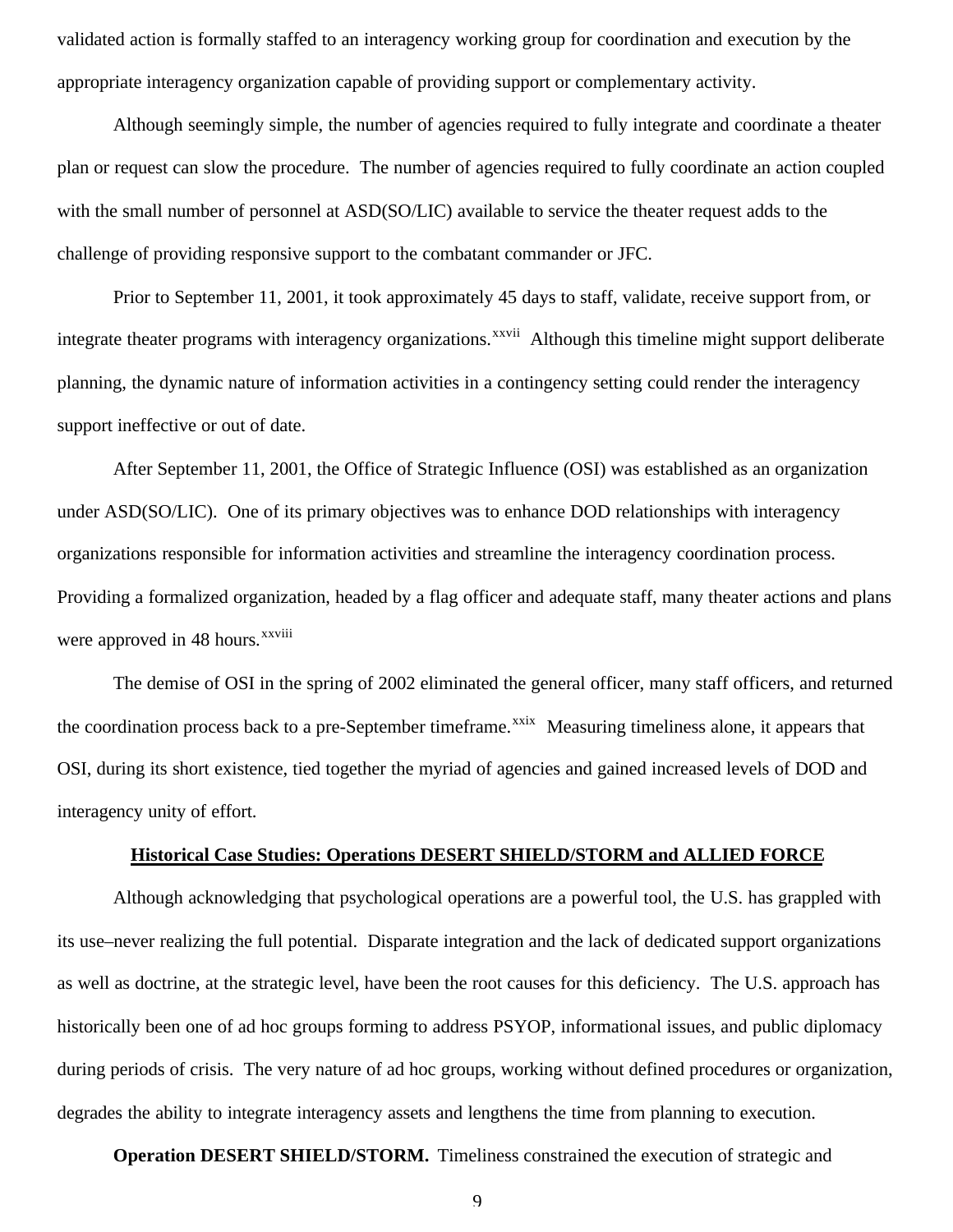operational PSYOP during Operations DESERT SHIELD/DESERT STORM. Ignoring the temptation to suggest that a standing organization chartered to integrate information activities at the national level and formalized joint doctrine would have deterred Saddam Hussein from invading Kuwait, the ad hoc manner of planning did affect the timing of information activities.

A group of PSYOP planners was formed on August 11, 1990 to develop a strategic and theater PSYOP plan.<sup>xxx</sup> The resulting USCENTCOM plan, BURNING HAWK, was completed on September 20th and hand carried to Washington D.C.. Numerous components of the plan required interagency assistance, specifically the CIA, to disseminate messages and products–capabilities DOD believed were resident in the CIA. xxxi

Approved at the JCS level on September 24th, the plan recommended employment of interagency assets. Without plans flowing through the Department of Defense to a national level committee that could integrate actions across interagency lines, USCENTCOM and joint planners could only speculate on the full spectrum and capability of interagency capabilities. It was not until January 12, 1991 that USCENTCOM's plan was approved–five days before the beginning of Operation DESERT STORM.<sup>xxxii</sup> Put succinctly by one Pentagon official, "… in DESERT STORM we wanted to conduct a strategic psychological operations campaign to influence the Iraqi people. But there was no central agency to manage information."xxxiii If Saddam Hussein had continued a fall offensive push into Saudi Arabia, the U.S. would not have had an approved national information or theater PSYOP plan.

A standing working group or organization could have quickly requested interagency planners to review or assist USCENTCOM in developing its plan. Prepared to staff this plan at the interagency level, theater planners using defined joint doctrine and a permanent organization could have streamlined its approval. As we have seen from recent events, we no longer can wait six months to develop an integrated information strategy and plan.

**Operation ALLIED FORCE.** Operations in Kosovo were hampered by not leveraging sophisticated means and the integrated capabilities of interagency assets. The U.S. and its NATO partners had difficulty employing the appropriate level of information products and activities to support U.S. and NATO policies and lines of persuasion targeting the Serbian population. During this operation, U.S. and NATO were never able to "get ahead" of Milosevic in terms of information quality or sophistication. While Milosevic turned to the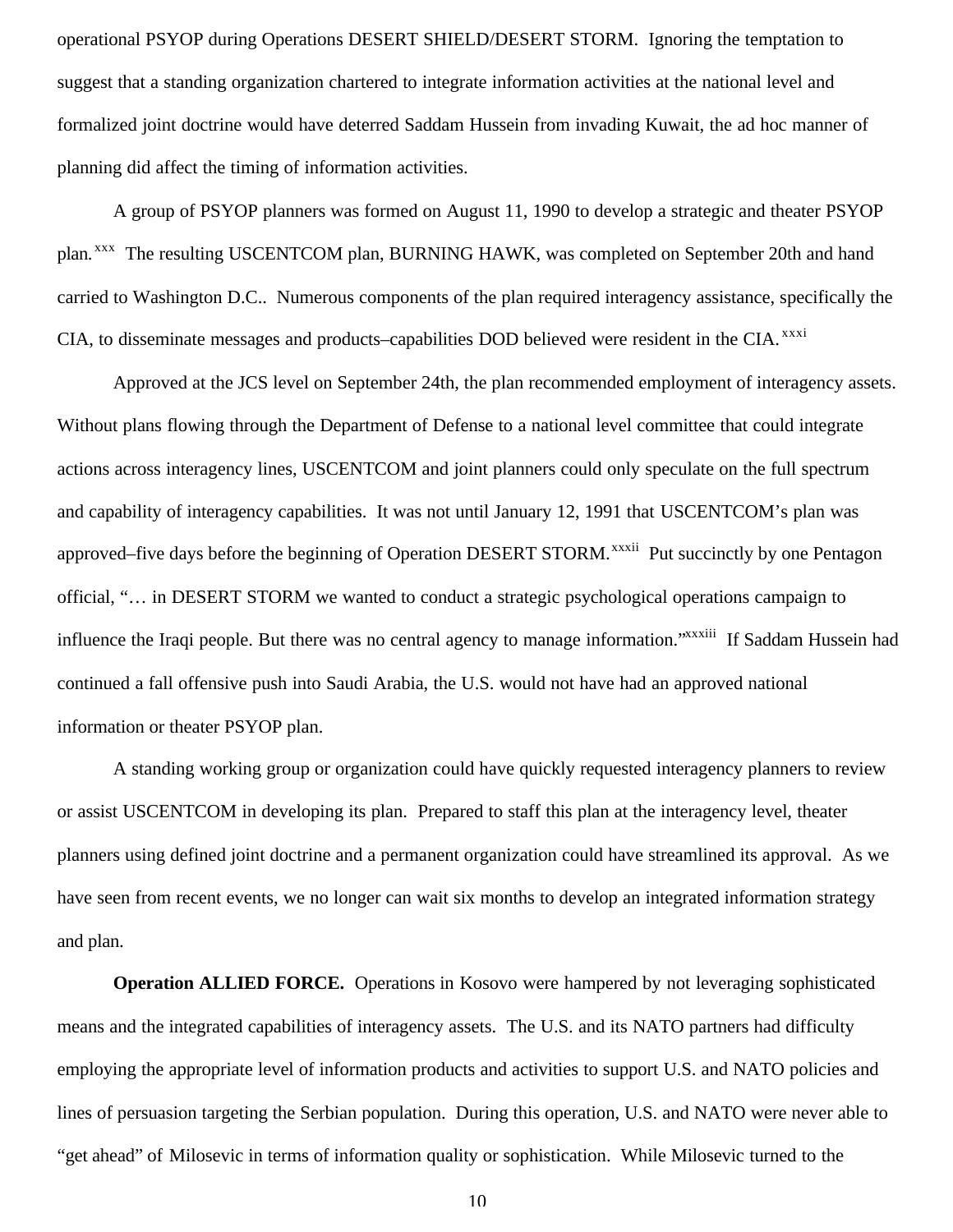Internet and plied the international media, the best the U.S. and NATO could muster were leaflet drops of questionable accuracy and aerial broadcasts–broadcasts that a recent Defense Science Board assessment termed less relevant and effective.<sup>xxxiv</sup> The Defense Science Board study noted that during Operation ALLIED FORCE effectiveness was degraded as aerial broadcast platforms could not provide quality television broadcasts due to stand-off transmission orbits.<sup>xxxv</sup> In addition, these aerial broadcasts may become less relevant considering the growing use of satellite television and the internet to receive news and information.<sup>xxxvi</sup>

In harnessing appropriate information assets, Admiral James O. Ellis, Commander of Operation ALLIED FORCE, stated succinctly, "All the tools are in place [but] only a few were used."<sup>xxxvii</sup> He noted that those in charge of information operations were "too junior and from the wrong communities to have the required impact on planning and execution."xxxviii It took two weeks to start delivering products and some 30 days to develop a campaign plan. *xxxix* 

Although most probably addressing tactical and operational support, Admiral Ellis described PSYOP as a force multiplier.<sup>xl</sup> However, he also noted that a properly executed information operations campaign could have halved the length of the conflict. $X<sup>11</sup>$ 

Bruce George, Chairman, British House of Commons Defense Select Committee, made a similar observation relating to information integration by stating:

Military doctrine needs to shift away from a focus on physical destruction as the primary tool of coercion to a more integrated view incorporating a range of tools chosen according to the desired outcome. This conflict was a conflict of perceptions. A critical deficiency for the Alliance was the lack of an integrated information strategy. <sup>xhii</sup>

As illustrated in the case studies, incomplete doctrine contributes to and fosters ad hoc working groups as well as confused integration mechanisms. Ultimately, this degraded the timeliness of PSYOP support and did not allow the full use of DOD and interagency information capabilities. Providing resolution for this deficiency can only come from well defined joint doctrine that coordinates and integrates theater, interagency, and coalition efforts planned at national levels. Despite lessons learned, establishment of OSI has been the only visible effort made to enhance strategic PSYOP coordination or improve mechanisms that link the theater plan to interagency support and national level information activities.

#### **Recommendations for Change**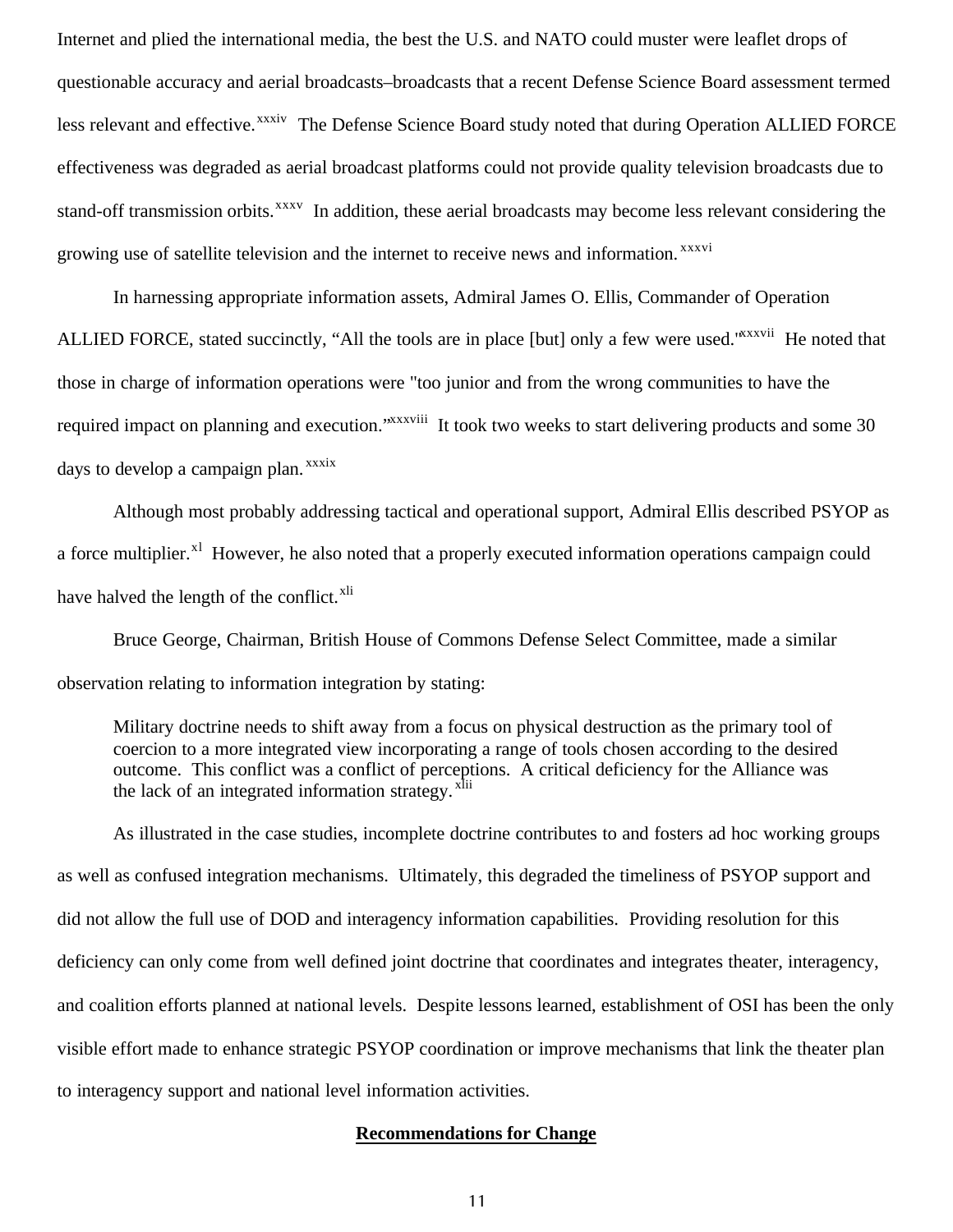While current joint doctrine identifies the need for close theater and interagency coordination, it does not clearly define or explain the procedures for integrating theater strategic PSYOP initiatives and activities at the national level. More important, the three relevant joint publications do not provide a common, complementary, or consistent body of guidance and procedures that designate a central agency to conduct interagency coordination for information activities or interagency support. Although this author does not envision major changes, all three joint publications discussed earlier require additions in relation to IO and PSYOP.

In terms of operations conducted and lessons learned, the joint publications reviewed in this paper are in need of updating–JP 3-08 and 3-53 were published in 1996 with JP 3-13 written in 1998. Taking into account the growing importance of information activities as well as the increased integration of DOD and interagency organizations in current operations combating global terrorism, agencies responsible for these joint publications need to conduct an integrated review. The endstate of this review would provide each joint publication with new or updated sections on PSYOP/IO and a tiered or "top down" approach to ensure planners are provided clear, unambiguous integration and request mechanisms.

**Tiered Development of Joint Doctrine.** JP 3-08 represents the top the top tier and would provide an overview or a small section mentioning the importance of integrating IO and PSYOP with interagency organizations. Moving one tier down, JP 3-13 then provides a more focused discussion of PSYOP within the IO realm and defines the integration mechanism as well as responsible agencies within DOD. Finally, the third tier, JP 3-53, would clearly define and provide concrete, illustrative guidance on how theater strategic PSYOP initiatives and interagency support requests are forwarded for coordination, integration, and deconfliction with USG agencies. In addition, the new Annex V<sup>xliii</sup> to theater OPLANs, which provides a vehicle for CINCs to coordinate interagency activities, must also include IO and PSYOP considerations.<sup>xliv</sup> This annex should be addressed in all tiers.

The result of this update will be a set of complementary documents that explains the need for interagency information activity coordination at the highest tier and focused integration procedures at the lowest. Moreover, corresponding and mutually supportive joint publications will remove confusion at the combatant commander and JFC level allowing the development of responsive, complementary theater and national information activities.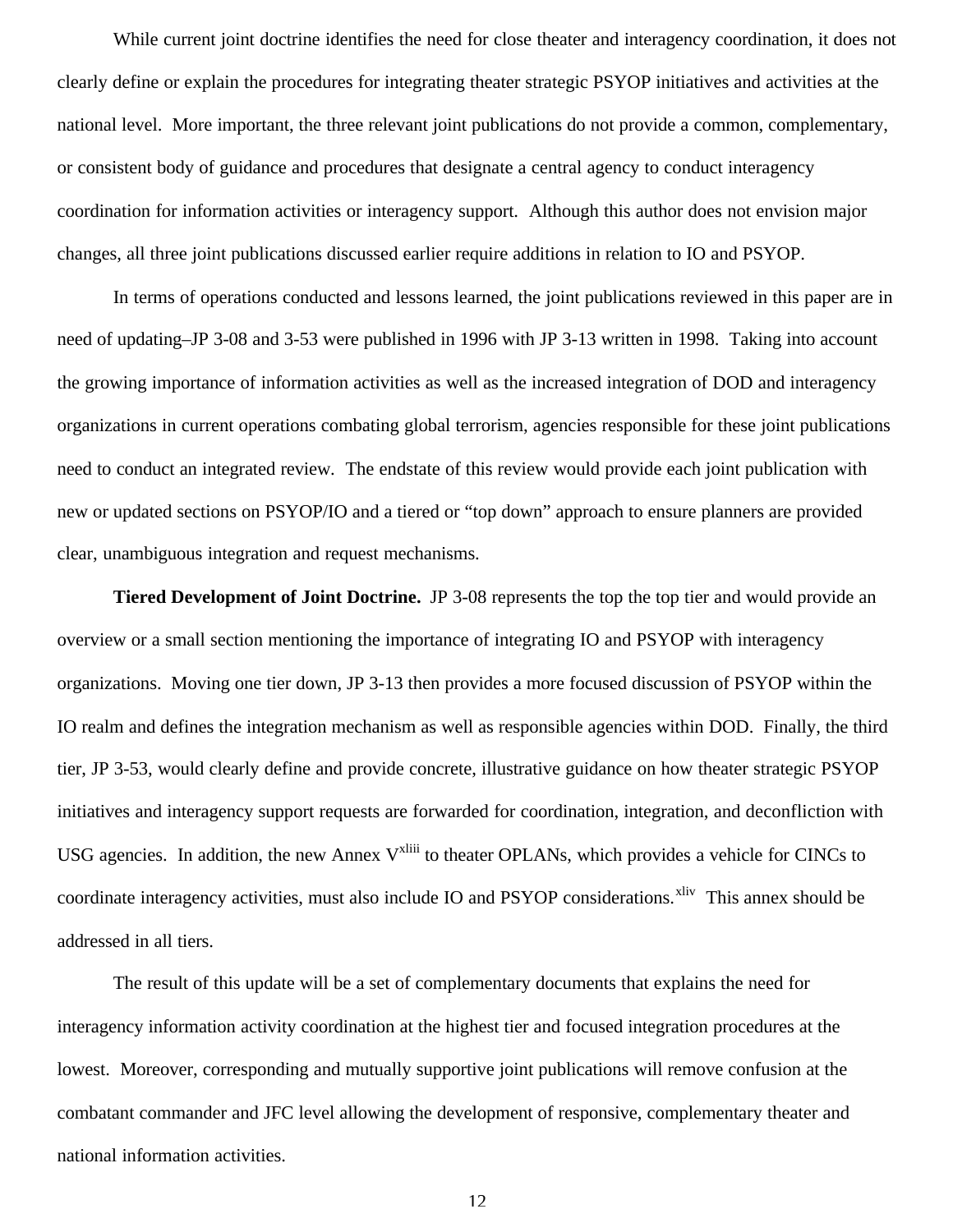**JP 3-08 Revisions.** JP 3-08 requires modification that adds a section discussing the requirement to integrate IO–specifically between PSYOP and interagency organizations. Although JP 3-08, for security reasons, may not be able to discuss interagency information capabilities, it could define how theater or JTF planners can integrate plans and access interagency assets by using the appropriate joint staff and ASD organizations.

Representing the highest tier of integration, this joint publication would not only assist DOD PSYOP planners but also interagency organizations that desire the use of DOD military PSYOP capability. DOS is only one agency that stands to benefit from this doctrine update. For example, after military operations in Afghanistan conclude, DOS may require DOD PSYOP support to enhance the success of country team operations or activities.

**JP 3-13 Revisions.** JP 3-13 must complement JP 3-08 and provide better resolution of organizations responsible to integrate strategic PSYOP programs with interagency activities. It must define a mechanism to request interagency support for theater PSYOP programs. JP 3-13 needs to specifically mention that interagency support/liaison can be an important part of the commander's IO cell. The PSYOP plan format, provided in JP 3-13, also requires a section for considering interagency support and integration. Finally, this publication must expand its overall section on PSYOP to explain that interagency coordination and integration are critical to conduct effective and timely strategic psychological operations in support of theater or JTF operations.

**JP 3-53 Revisions.** A revised JP 3-53 will provide greater depth and understanding of psychological operations by adding sections that provide the IO or PSYOP planner with guidance to coordinate and integrate theater strategic PSYOP activities. In its current configuration, JP 3-53 is confusing and leads the reader to believe that interagency support, deconfliction, and integration are primary concerns only during peacetime operations. JP 3-53 must stress that interagency coordination is a critical process throughout the entire conflict spectrum. To this end, a diagram needs to be added that clearly defines responsible organizations and the interagency integration/request mechanism.

**ASD(SO/LIC) Involvement.** ASD(SO/LIC) and select interagency participants must play an integral role in refining joint interagency coordination, IO, and PSYOP doctrine. Described earlier, the current staffing

13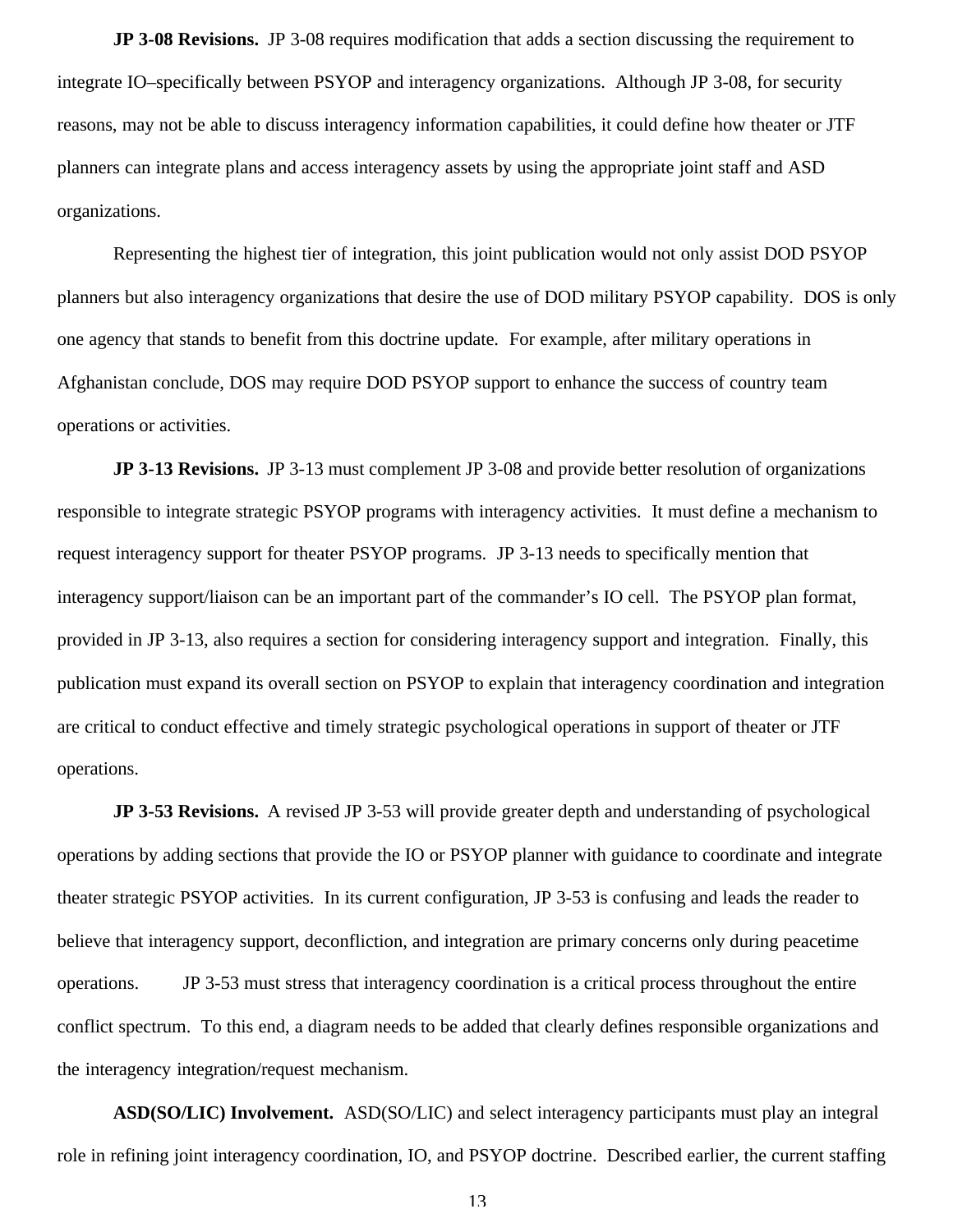and integration mechanism used by ASD(SO/LIC) should be adopted as doctrine and added, as appropriate, into the tiered doctrine concept. The agencies responsible for PSYOP planning, integration, and coordination, described in the present JP 3-53, correspond with the procedures currently used by ASD(SO/LIC).

To complement these updated documents, ASD(SO/LIC) must be adequately manned to ensure timely PSYOP coordination and interagency support. OSI, deactivated due to an alleged "turf battle" with DOD's existing public affairs office, must be renamed and reestablished.<sup>xlv</sup> The formation of an OSI-type organization was one of the recommendations on a recent Under Secretary of Defense (Acquisition, Technology, and Logistics) Defense Science Board Report on managed information dissemination. This report identified the requirement for this organization to coordinate all DOD information programs. The report also envisioned the organization to increase coordination between PSYOP forces and the CINC/JFC staffs, strengthen PSYOP capability to support U.S. strategic information programs, and effectively integrate these programs into activities with other USG agencies through a NSC Policy Coordinating Committee.<sup>xlvi</sup>

#### **Conclusion**

The proposal for a reinvigorated effort to refine joint doctrine that coordinates theater and national level information activities is not grandiose, nor does it represent large outlays in equipment and personnel. It does, however, offer reasonable enhancements at a time when national security requires maximum involvement with limited resources to provide the information tools needed to accomplish theater and national information objectives.

Doctrine writing has never been flashy and many senior leaders, both military and civilian, are fixated on equipment procurement or providing funding increases to solve integration challenges. Although equipment and funding remain important to improve theater strategic PSYOP capabilities, it is only the through consistent joint doctrine that organizations will be able to formalize relationships, streamline coordination, and when necessary, grow in required strength to provide timely and responsive support to commanders operating at operational and strategic levels.

 $\overline{a}$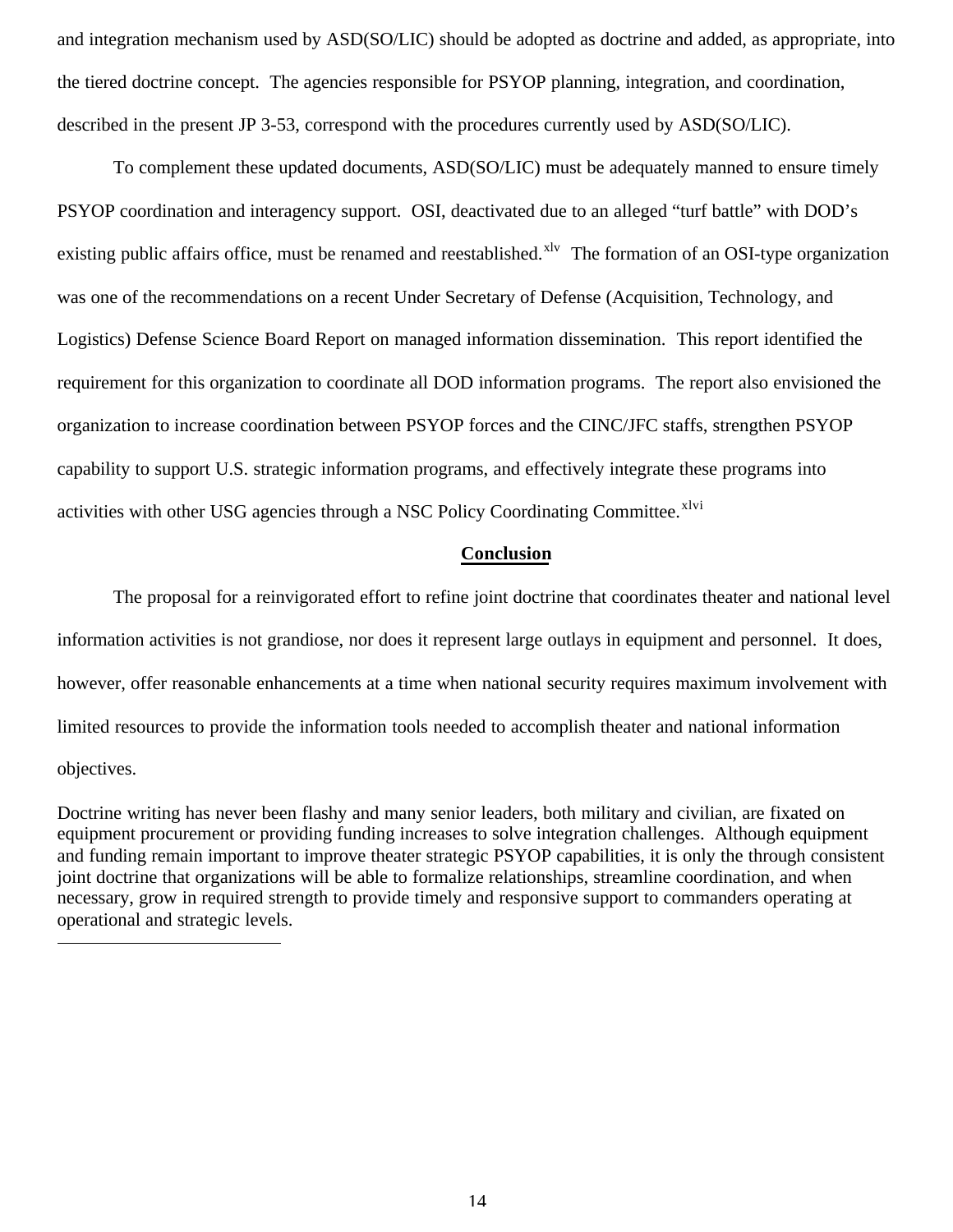#### **NOTES**

<sup>i</sup> Joint Chiefs of Staff, Joint Doctrine for Information Operations, Joint Pub 3-13 (Washington, DC: 9 October 1998), vii.

ii Erik Dahl, Kosovo/Information Operations PowerPoint Briefing, Instructional Period: OPS II-5, U.S. Naval War College Joint Military Operations Department, (Newport, RI: April 2002).

iii Joint Chiefs of Staff, Doctrine for Joint Operations, Joint Pub 3-0 (Washington, DC: 10 September 2001), GL-15.

iv Joint Chiefs of Staff, Doctrine for Psychological Operations, Joint Pub 3-53 (Washington, DC: 10 July 1996), vi.

 $v$  Ibid., I-2.

 $\overline{a}$ 

<sup>vi</sup> Joint Chiefs of Staff, Interagency Coordination During Joint Operations, Joint Pub 3-08 Volume I (Washington, DC: 9 October 1996), II-5.

 $vii$  Ibid., II-13.

viii Ibid., II-14

<sup>ix</sup> In U.S. Embassies abroad, USIS functions fall under embassy public affairs. USIS is commonly referred to as the Press and Cultural Section. In the U.S. State Department, USIA functions are the responsibility of the Under Secretary of State for Public Diplomacy. The USIS transformation and reorganization started in 1997 and was completed in 1999.

<sup>x</sup> Joint Chiefs of Staff, Interagency Coordination During Joint Operations, Joint Pub 3-08 Volume I (Washington, DC: 9 October 1996), III-24.

xi Joint Chiefs of Staff, Joint Doctrine for Information Operations, Joint Pub 3-13 (Washington, DC: 9 October 1998), II-1.

xii Ibid., IV-5

 $x$ iii Ibid., IV-3.

xiv Ibid., IV-6.

 $xv$  Ibid., V-3.

 $xvi$  Ibid., I-6.

 $xvii$  Ibid., I-6.

xviii Joint Chiefs of Staff, Doctrine for Psychological Operations, Joint Pub 3-53 (Washington, DC: 10 July 1996), vi.

 $x$ <sup>xix</sup> Ibid., II-1.

 $XX$  Ibid., II-1.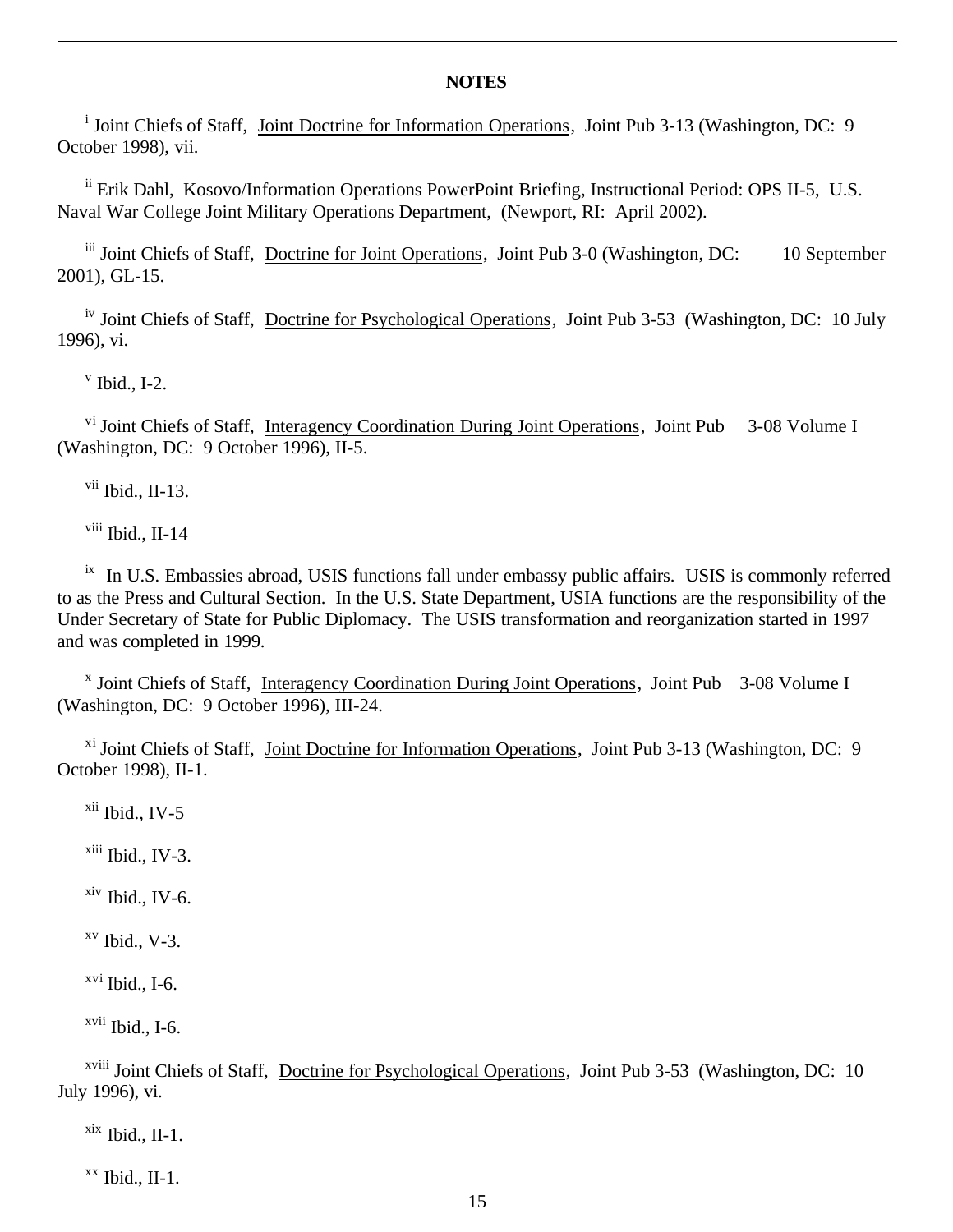$xxi$  Ibid., vi.

 $\overline{a}$ 

 $\frac{x}{}$ <sup>xxii</sup> Ibid., II-2.

 $x$ <sup>xxiii</sup> Ibid., II-5.

 $xxiv$  Ibid., II-5.

<sup>xxv</sup> As CDR, 8<sup>th</sup> PSYOP Battalion, my unit developed several plans to integrate PSYOP activities in support of JTF-Southwest Asia (SWA). PSYOP planners from the 8<sup>th</sup> PSYOP Battalion recommended interagency activities in conjunction with tactical PSYOP products to enlarge the scope and impact of JTF-SWA strike missions. Although the plans were briefed at JTF-SWA and passed to USCENTCOM for interagency coordination and possible approval, tactical PSYOP activities were conducted before any interagency support could be received. It is my belief that confusion in the approval and integration process was the primary reason for not receiving timely interagency support.

<sup>xxvi</sup> Thomas A.Timmes, Assistant for Psychological Operations and Public Diplomacy Policy and Programs, Assistant Secretary of Defense (Special Operations/Low Intensity Conflict), Telephone conversation with author, 23 April 2002.

xxvii Ibid.

xxviii Ibid.

xxix Ibid.

<sup>xxx</sup> Kathy J. Perry, The Use of Psychological Operations as a Strategic Tool, (Carlisle Barracks, PA: 10) April 2000), 5.

 $x$ <sup>xxxi</sup> Ibid., 6.

xxxii Ibid., 6.

xxxiii Robert Wall, "Combat-Proven Infowar Remains Underfunded," Aviation Week & Space Technology, 26 (February 2001): 52.

<sub>\_\_</sub>, "Infowar Improves, But Psywar Stumbles," Aviation Week & Space Technology, 30 (October 2000): 68.

xxxv Office of the Under Secretary of Defense for Acquisition, Technology, and Logistics, The Creation and Dissemination of All Forms of Information in Support of Psychological Operations (PSYOP) in Time of Military Conflict, (Washington D.C.: May, 2000), 49.

xxxvi Ibid, 45.

xxxvii House of Commons, Defense-Fourteenth Report Session 1999-2000 (Defense Committee Publications London: 23 October 2000): section 227 <http://www.parliament.the-stationeryoffice.co.uk/pa/cm199900 /cmselect/ cmdfence/ 347/34702.htm> [23 April 2002].

xxxviii Ibid.

xxxix Timothy L. Thomas, "Kosovo and the Current Myth of Information Superiority," Parameters, (Spring 2000): 17.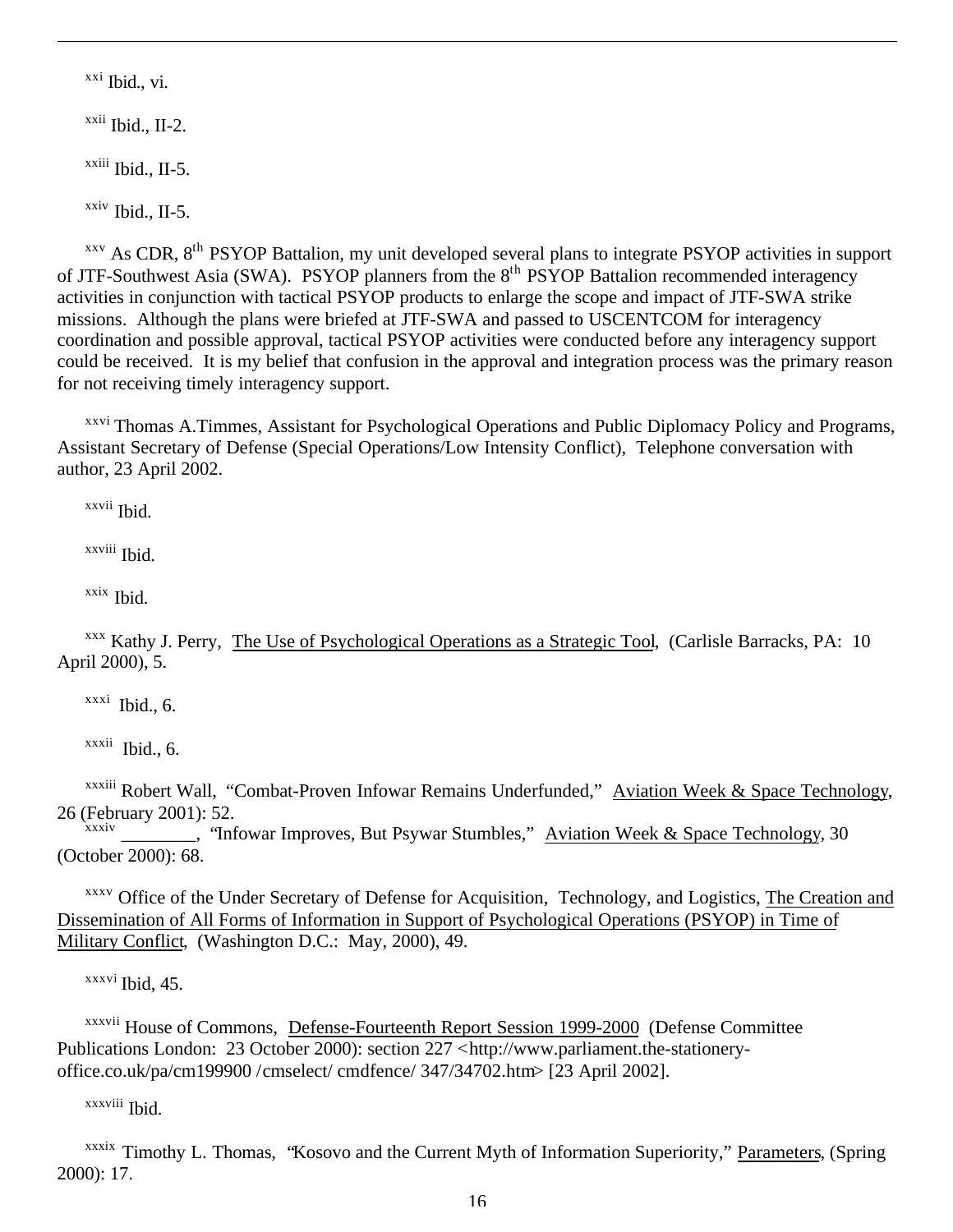<sup>x1</sup> United States Special Operations Command, SORR-SCA (Analysis Branch), Military Strategic Psychological Operations: An Assessment, (Tampa, Florida: December 2000):15.

 $x<sup>li</sup>$  Ibid, 15.

 $\overline{a}$ 

<sup>xlii</sup> Bruce George, "The House of Commons Defense Committee Report: Lessons of Kosovo," Royal United Services Institute for Defense Studies Journal, (December 2000):13.

xliii Annex V information obtained from Joint Military Operations Department PowerPoint Briefing: Political-Military Actions and "Interagency Coordination", Instructional Period: OPS III-3. Annex V is a CJCS initiative to improve interagency support to military operations. In August 1998, the CJCS directed USCINCSOUTH to include an interagency coordination annex in CONPLAN 6400. The Annex V concept was briefed to the National Security Advisor in August 1999. Several months later (November 1999) in a memorandum to the SECDEF, the President codified the NSC role in Annex V. Annex V provides a vehicle for CINCs to coordinate interagency activities and lay groundwork for potential coordination with nongovernmental organizations (NGOs), ensuring integration of other instruments of national power into the DOD deliberate planning process. It also articulates the CINC's recommendations as entry and exit conditions for USG agencies during operations. Annex V is repackaged by OSD/JS working group as DOD input to USG advanced planning. Properly used, Annex V will provide theater PSYOP and information operations planners a mechanism to delineate and describe interagency assets desired to enhance theater or JTF operations. OPLANS are approved by the SECDEF prior to execution. Advanced identification of desired interagency integration in Annex V could streamline interagency support as requests for interagency involvement and related assets will not arrive at the appropriate approval organization separate from the CINC or JFC plan.

<sup>xliv</sup> Naval War College Joint Military Operations Department PowerPoint Briefing, Political-Military Actions and "Interagency Coordination," Instructional Period OPS III-3, (Newport RI: Naval War College Joint Military Operations Department, 24 January 2002), 35-36.

<sup>xlv</sup> Paul M. Rodriquez, "Disinformation Dustup Shrouded in Secrecy," Insight Magazine, 4 (April 2002), **<** http://www.freerepublic.com/focus/news/664960/posts> [8 May 2002].

<sup>xlvi</sup> Office of the Under Secretary of Defense for Acquisition, Technology, and Logistics, Defense Science Board Report on Managed Information Dissemination, (Washington D.C.: October, 2001), Final Report Memorandum, 2.

## **BIBLIOGRAPHY**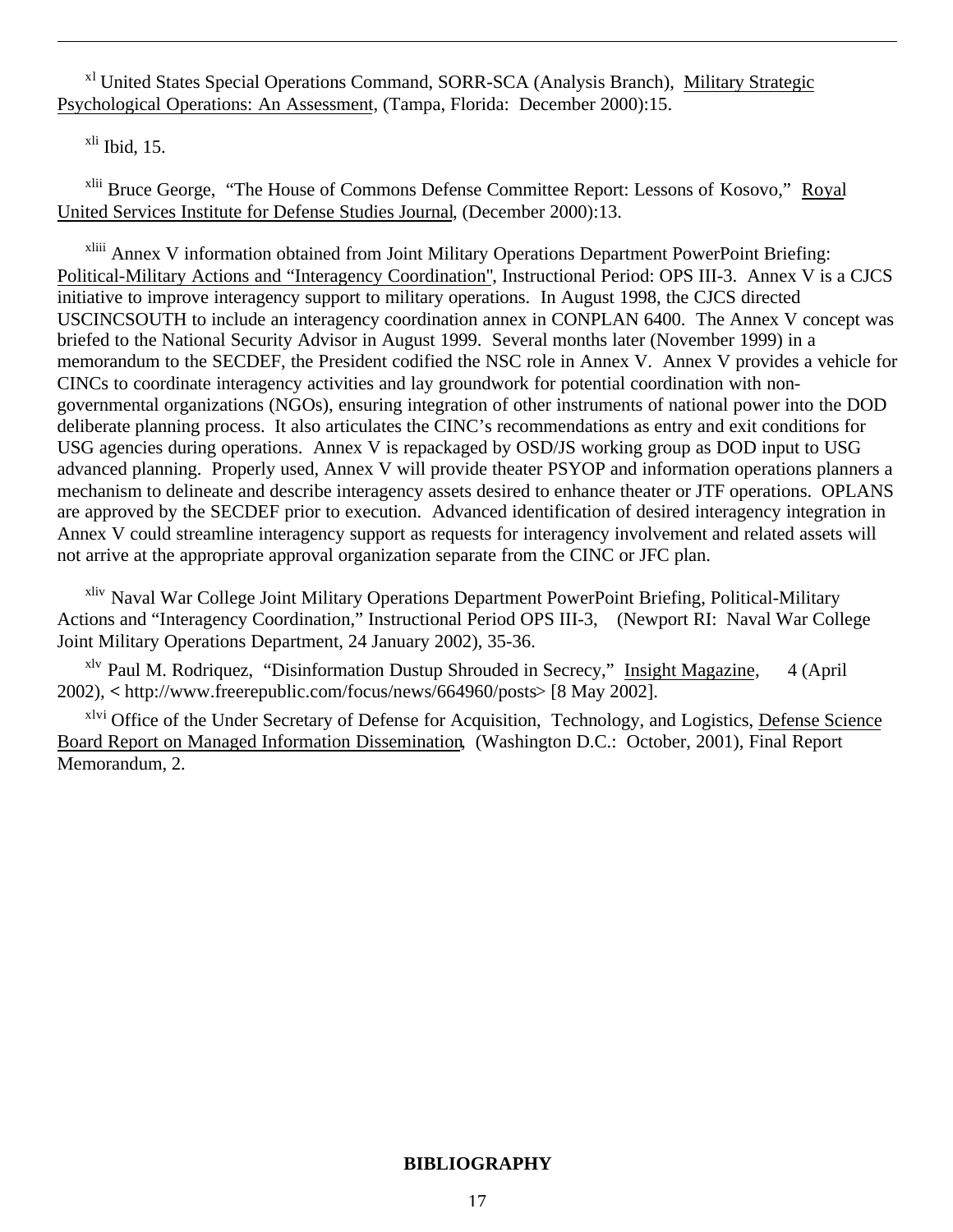Arkin, William and Robert Windrem. "The Other Kosovo War." MSNBC.com, 29 (August 2001) <http://www.msnbc.com/news/607032.asp> [23 April 2002].

 $\overline{a}$ 

- Barnett, Roger W. "Information Operations, Deterrence, and the Use of Force." Naval War College Review, (Spring 1998): 7-19.
- Bleifuss, Joel. "Ready, Aim, Inform." In These Times Magazine, (March 2000), <http://www.thirdworldtraveler.com/Media\_control\_propaganda/Ready\_Aim\_Inform. html> [22 April 2002].
- Brown, Stephen D. "PSYOP in Operation Uphold Democracy." Military Review, (September-October 1996): 57-73.
- Campbell, Kurt M. and Michelle A. Flournoy. To Prevail. Washington D.C.: The CSIS Press, 2001.
- Chairman of the Joint Chiefs of Staff. Joint Vision 2020 America's Military: Preparing for Tomorrow. Washington, DC: June 2000.
- Clinton, William J. Presidential Decision Directive, PDD-68. Washington, D.C.: 30 April 1999.
- Dahl, Erik. Kosovo/Information Operations PowerPoint Briefing, Instructional Period: OPS II-5, U.S. Naval War College Joint Military Operations Department, (Newport, RI: April 2002**).**
- Doorey, Tim CDR, USN, Naval War College Student. Washington, DC Research Trip Report. 1-5 April 2002.
- George, Bruce. "The House of Commons Defense Committee Report: Lessons of Kosovo." Royal United Services Institute for Defense Studies Journal, (December 2000): 12-14.
- Garamore, Jim. "DOD Kosovo Lessons Learned." American Forces Press Service: October 1999 <http://www.defenselink.mil/news/Oct1999/n10141999\_9910144.html> [23 April 2002].
- House of Commons. Defense-Fourteenth Report Session 1999-2000. Defense Committee Publications: 23 October 2000 <http://www.parliament.the-stationeryoffice.co.uk/pa/cm199900/cmselect/cmdfence/347/34702.htm> [23 April 2002].
- Kaplan, David E. and Michael Schaffer, "Losing the Psywar: The World's Most Media- Savvy country Can't Seem to Tell Its Own Story in the Mideast and Asia." U.S. News & World Report, 8 (October, 2001): 46.
- Kass, Ilana and George T. Raach. "National Power and the Interagency Process." Joint Force Quarterly, (Summer 1995): 8-13.
- Jones, Jeffrey B. "The Third Wave and the Fourth Dimension." in Roles and Missions of SOF in the Aftermath of the Cold War, edited by Richard H. Shultz Jr. Tampa, FL, USSOCOM: 1995): 225-239.
	- \_\_\_\_\_\_\_\_. and Michael P. Mathews. "PSYOP and the Warfighting CINC." Joint Forces Quarterly, (June 1995): 28-33.
- Naval War College Joint Military Operations Department PowerPoint Briefing. Political-Military Actions and "Interagency Coordination. Instructional Period: OPS III-3 Newport, RI: Naval War College Joint Military Operations Department, 24 January 2002.
- Perry, Kathy J. The Use of Psychological Operations as a Strategic Tool. Carlisle Barracks, PA: 10 April 2000.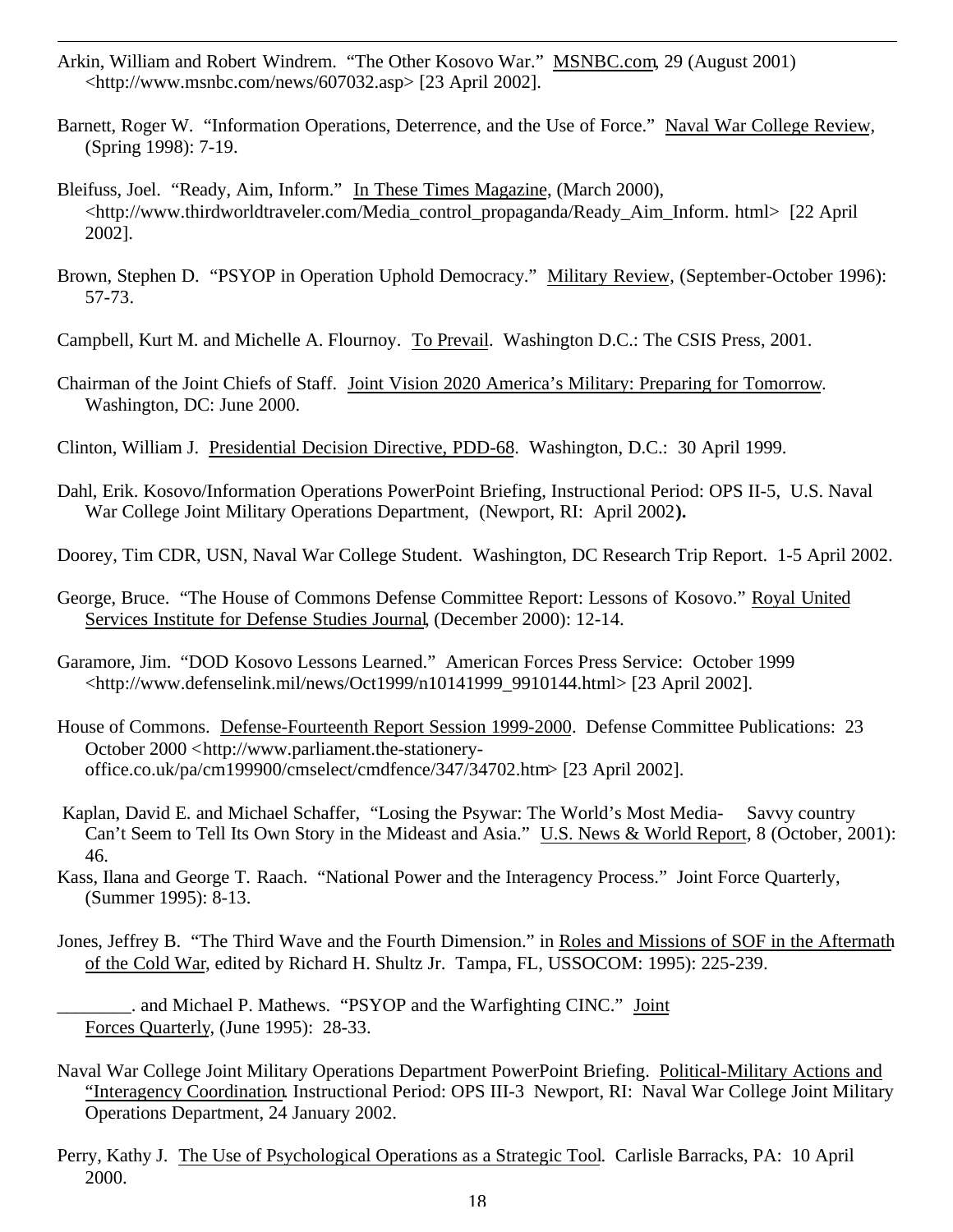- Radvanyi, Janos, ed. Psychological Operations and Political Warfare in Long-term Strategic Planning. New York: Praeger, 1990.
- Rodriquez, Paul M. "Disinformation Dustup Shrouded in Secrecy." Insight Magazine, 4 (April 2002) **<** http://www.freerepublic.com/focus/news/664960/posts> [8 May 2002]
- Office of the Under Secretary of Defense For Acquisition, Technology, and Logistics. Defense Science Board Report on Managed Information Dissemination. Washington D.C.: May, 2000.
- Office of the Under Secretary of Defense For Acquisition, Technology, and Logistics. The Creation and Dissemination of All Forms of Information in Support of Psychological Operations (PSYOP) in Time of Military Conflict. Washington D.C.: October, 2001.
- Summe, Jack N. COL, USA, Chief of Information Strategy Division J39, Deputy Director for Information Operations, the Joint Staff. Telephone conversation with author, 22 April 2002.

 $\overline{a}$ 

- \_\_\_\_\_\_\_\_. Information Warfare, Psychological Operations, and a Policy for the Future. Carlisle Barracks, PA: 27 March 1999.
- Thomas, Timothy L. "Kosovo and the Current Myth of Information Superiority." Parameters, (Spring 2000): 13-29.
- Timmes, Thomas A. Assistant for Psychological Operations and Public Diplomacy Policy and Programs, Assistant Secretary of Defense (Special Operations/Low Intensity Conflict), Telephone conversation with author, 23 April 2002.
- Torres, Herminio Jr. Managing Meaning: The Role of Psychological Operations and Public Diplomacy in a National Information Warfare Strategy. Monterey, CA: December 1995.
- United States Special Operations Command, SORR-SCA (Analysis Branch). Military Strategic Psychological Operations: An Assessment. Tampa, Florida: December 2000.
- U.S. Department of Defense. Department of Defense Psychological Operations Masterplan. Washington, DC: March 1990.
- U.S. Joint Chiefs of Staff, Deputy Director for Operations, Information Operations (J-39). White Paper: Getting Our Arms Around Information Operations. Washington, DC: 11 July 2000.
- U.S. Joint Chiefs of Staff. Doctrine for Psychological Operations. Joint Pub 3-53. Washington, DC: 10 July 1996.

\_\_\_\_\_\_\_\_. Interagency Coordination During Joint Operations. Joint Pub 3-08 Volume I. Washington, DC: 9 October 1996.

. Interagency Coordination During Joint Operations. Joint Pub 3-08 Volume II. Washington, DC: 9 October 1996.

- \_\_\_\_\_\_\_\_. Joint Doctrine for Information Operations. Joint Pub 3-13. Washington, DC: 9 October 1998.
- \_\_\_\_\_\_\_\_. Doctrine for Joint Operations. Joint Pub 3-0. Washington, DC: 10 September 2001.